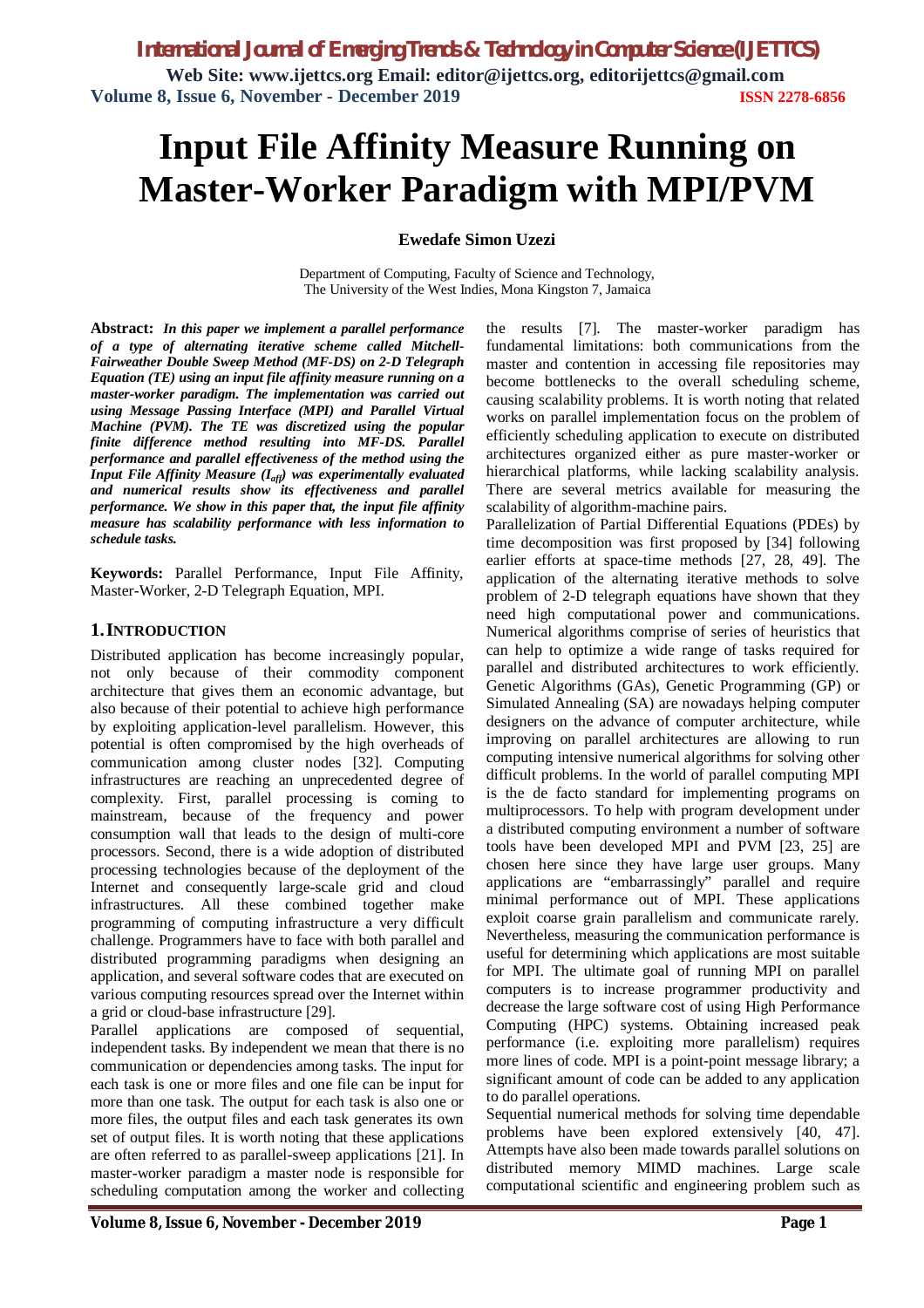time dependent and 3D flows of viscous elastic fluids required large computational resources with a performance approaching some tens of giga  $(10^9)$  floating point calculations per second. An alternative and cost effective means of achieving a comparable performance is by way of distributed computing, using a system of processors loosely connected through a Local Area Network (LAN) [10]. Relevant data need to be passed from processor to processor through a message passing mechanism [13, 22, 14, 42, 30]. The telegraph equation is important for modeling several relevant problems such as signal analysis [1], wave propagation [38], e.t.c. In this paper, we deal with an electrical transmission line with constant linear parameters resistance (R), inductance (L), capacitance (C) and leakage conductance (G) in both the space and time domains. A number of iterative methods are developed to solve the telegraph equations [18]. Some of these iterative schemes are employed in various parallel platforms [49, 27, 28]. Parallel algorithms have been implemented for the finite difference method [19, 20, 17], the discrete eigen functions method used in [2] and [17] used the AGE method on 1-D telegraph problem, but not implemented on parallel platform for parallel improvement. The boundary element method and the finite volume method using domain decomposition have been implemented [13].

We present in this paper algorithms which have scalability performance comparable to other algorithms in several circumstances. We describe the design of our parallel system through I<sub>aff</sub> for understanding parallel execution. Through several implementations and performance improvement analysis of the alternating iterative methods, we explore how to use the I<sub>aff</sub> on master-slave paradigm for identifying parallel performance on 2-D TE. We assume the amount of work is increased exclusively by increasing the number of tasks. The reason for this is that it is relatively easy to increase the range of parameters to be analyzed in an application. On the order hand, in order to increase the amount of work related to each individual task, the input data for that task should be changed, which may change the nature of the problem to be processed by those tasks and it is not always feasible. It is worth noting that some of the related works mentioned focus on the problem of efficient scheduling of the decomposition to execute on distributed architectures organized either as pure master-slave or hierarchical platforms, while lacking scalability analysis. We consider that the amount of computation associated with each task is fixed, each task depends on one or more input files for execution, and input file can be shared among tasks [26]. The implementation was carried out using MPI and PVM; we solve the 2-D TE using MF-DS [47]. The method involves the solution of sets of tridiagonal equations along lines parallel to the x and y axes at the first and second time steps respectively. The first is by employing the double sweep method of [37], while the second is [20, 46].

In this work we assume that both the size of the input files, the dependencies among input files and tasks are known. We also consider that the master node has access to a storage system which serves as the repository of all input and output files. This paper is organized as follows: Section

2 discusses previous research work. Section 3 presents the model for the 2-D TE and introduces the MF-DS scheme. Section 4 describes the input file affinity measure. Section 5 exemplifies the use of the input file affinity measure. Section 6 describes the parallel implementation of the algorithms. Section 7 presents the numerical and experimental result of the schemes under consideration. Finally, section 8 presents our conclusions.

#### **1.1 Previous research work**

Parallel performance of algorithms has been studied in several papers during the last years [6, 25, 11, 12, 15, 25]. Bag of Task (BoT) applications composed of independent tasks with file sharing have appeared in papers [7, 26, 31]. Their relevance has motivated the development of specialized environments which aim to facilitate the execution of large BoT applications on computational grids and clusters, such as the AppLes Parameter-Sweep Template (APST) [5]. Giersch et al., [26] proved theoretical limits for the computational complexity associated to the scheduling problem. The authors also proposed several new heuristics which produce schedules that approach the quality achieved by the heuristics proposed by [7], while keeping the computational complexity one order of magnitude faster. In [18], they proposed an iterative scheduling approach that produces effective and efficient schedules, compared to the previous works in [7, 26]. However, for homogeneous platforms, the algorithms proposed in [31] can be considerably simplified, in a way that it becomes equivalent to algorithms proposed previously. Fabricio [21] analyzes the scalability of BoT applications running on master-slave platforms and proposed a scalability related measure.

Eric [3] presents a detailed study on the scheduling of tasks in the parareal algorithm that achieves significantly better efficiency than the usual algorithm. It proposes two algorithms, one which uses a manager-worker paradigm with overlap of sequential and parallel phases, and a second that is completely distributed. Hinde et al. [29], proposed a generic approach to embed the master-worker paradigm into software component models and describes how this generic approach can be implemented within an existing software component model. Many works deal with the master-worker paradigm. With respect to distributed computing, they can be divided in two categories according to [29]. One side, some works focus on Network Enabled Servers (NES), usually based on the GridRPC operations, standardized by the OGF [39]. On the other side, the master-worker paradigm is very popular on desktop grids such as SETI@HOME [23], and BOINC [4]. They all rely on a more or less automatic management of non-functional properties such as worker management, the request scheduling and the transport of requests between master and workers. The desired level of transparency is provided through an application programming interface (API) that implements the user visible part of the system. For our concern, there are two main API, one for the master side and one for the worker side. Key message approach to prioritize communications along critical path to speed up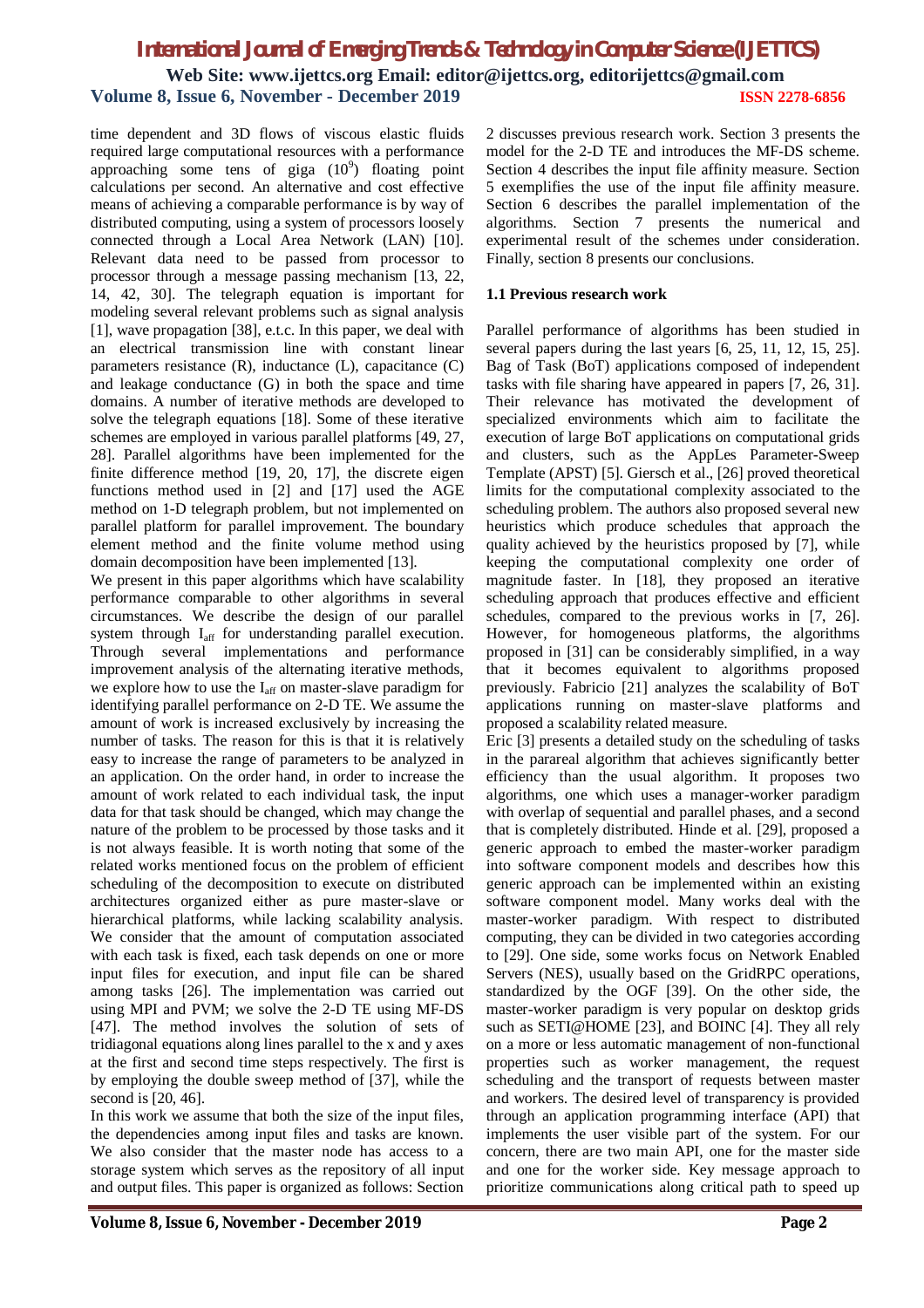execution of parallel applications in a cluster environment was presented by [50].

On the numerical computing part, [44] went in search of numerical consistency in parallel programming and presented methods that can drastically improve numerical consistency for parallel calculations across varying numbers of processors. The study assesses the value of the enhanced numerical consistency in the context of general finite difference calculations. In this research paper, we consider the consistency approach of the alternating iterative methods from the descritization of PDEs using Iaff implemented on master-worker paradigm across varying numbers of processors with MPI and PVM, and proposed some performance improvement methods. In [19, 20], parallel implementation of 2-D telegraph equation using the SPMD technique and domain decomposition strategy have been researched and they presented a model that enhances overlap communication with computation to avoid unnecessary synchronization, thus yield significant speed up.

ADI method for the PDEs proposed by Peaceman and Rachford [41] has been widely used for solving algebraic systems resulting from finite difference method analysis of PDEs in several scientific and engineering applications. On the parallel computing front, [43], has proposed a parallel ADI solver for linear array of processors. Chan and Saied [8] have implemented ADI scheme on hypercube. Later Lixing et al. [35], parallelized the ADI solver on multiprocessors. The ADI method in [41] has been used for solving heat equations in 2D. Several approaches to solve the telegraphic equations using different numerical schemes have been treated in [17, 18].

## **2.TELEGRAPH EQUATION**

This paper deals with an electrical transmission line with constant linear parameters R, L, C and G, in both the frequency and time domains. The speed of convergence of iterative scheme is examined for the synchronous communication approaches in parallel environment [48, 49]. In this present work we are dealing with the numerical approximation of the second order telegraph equation as shown in eq. (3.1), where *a* and *b* are known as constant coefficients. Equation (3.1) below referred to as secondorder telegraph equation with constant coefficients, models mixture between diffusion and wave propagation by introducing a term that accounts for effects of finite velocity to standard heat or mass transport equation [16]. However, the TE (2.1) is commonly used in signal analysis for transmission and propagation of electrical signals [36] and also has applications in other fields (see [45]). In recent years, much attention has been given in the literature to the development, analysis and implementation of stable methods for the numerical solution of 2-D telegraph equation [38]. Recently, [38] developed unconditional

stable difference scheme for the solution of multidimensional telegraph equations. The schemes are secondorder accurate in space and time. Of concern are suspension flows. These combine directed and random motion and are traditionally modeled by parabolic partial differential equations. Sometimes they can be better modeled (in terms of fitting the data generated by certain blood flow experiments) by the TE. The existence of time-bounded solutions of nonlinear bounded perturbations of the telegraph equation with Neumann boundary conditions has recently been considered in [1]. We consider the second order TE as given in [17]:

$$
\frac{\partial^2 v}{\partial t^2} + a \frac{\partial v}{\partial t} = b \left( \frac{\partial^2 v}{\partial x^2} + \frac{\partial^2 v}{\partial y^2} \right)
$$
  
0 \le x \le 1, 0 \le y \le 1, t > 0 (2.1)

with initial condition

$$
v(x, y, 0) = f(x, y)
$$
 (2.2a)

and boundary conditions

$$
v(0, y, t) = f_1(y, t), v(1, y, t) = f_2(y, t)
$$
  

$$
v(x, 0, t) = f_3(x, t), v(x, 1, t) = f_4(x, t)
$$
 (2.2b)

It is assumed that the initial and the boundary conditions are given with sufficient smoothness to maintain the order of accuracy and consistency of the different schemes under consideration. To obtain the different solutions of the above initial and boundary conditions, we divide the interval  $[0,1]$  into *n* subintervals. Where  $a = RC + GL$ , let  $\Delta x$ ,  $\Delta y$  and  $\Delta t$  be the grid spacing in the x, y and t directions, where  $\Delta x = 1/m$ ,  $\Delta y = 1/n$ , *m* and *n* are the positive integers. The approximation values  $v_{i,j,k}$  of the solution  $v(x, y, t)$  for the problem  $(2.1) - (2.2b)$  are to be computed at the grid points  $(x_i, y_j, t_k)$ , where  $x_i = i\Delta x$ ,  $i = 0,1, 2,..., m$ ,  $y_i = j\Delta j$ ,  $j = 0,1,...n$ ;

 $b = 1/LC$ . The region and its boundary consisting of the lines  $x = 0$ ,  $x = 1$  and  $t = 0$ , have thus discretized at the grid points  $(x_i, y_j, t_k)$ . Let  $v_{i,j}$  be the approximate values of  $v(x,t)$  at the grid point  $(x_i, t_k)$ . The analytical solution of the initial boundary value problem eq.  $(3.1 - 3.2b)$ cannot be determined for arbitrary  $f(x,t)$  and the only alternative is the application of stable numerical methods. Out of the number of numerical methods available, the most important is finite difference method, because it is easy to implement and universally applicable. Evans and Hassan [17] have discussed alternating group explicit finite difference method for the solution of TE. Mohanty [38] has discussed finite difference schemes of  $O(k^4 + h^4)$  for the solution of multi-dimensional linear telegraph equation and it has been shown that the schemes are conditionally stable. Furthermore, the standard central difference scheme of  $O(k^2 + h^2)$  for the differential equation (3.1), is obtained by using the second-order central difference approximations to the derivatives. Let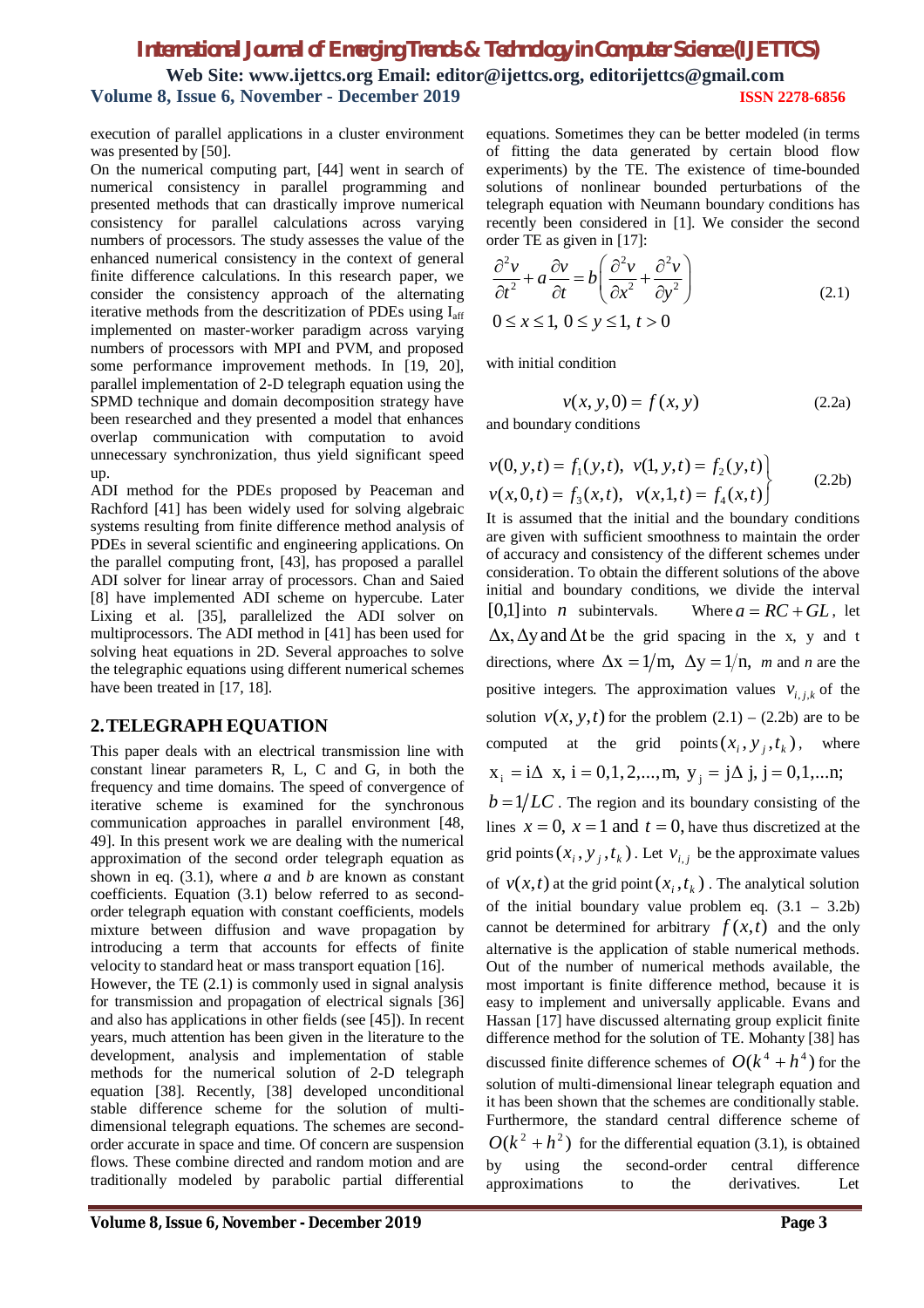# *International Journal of Emerging Trends & Technology in Computer Science (IJETTCS)* **Web Site: www.ijettcs.org Email: editor@ijettcs.org, [editorijettcs@gmail.com](mailto:editorijettcs@gmail.com)**

**Volume 8, Issue 6, November - December 2019 ISSN 2278-6856**

 $t_k = k\Delta t, k = 1, 2, ...$  *For* simplicity, we take  $\Delta x = \Delta y = \Delta d$ , and sometimes denote  $(x_i, y_j, t_k)$  by  $(i, j, k)$ . Among the finite difference method for the numerical solution of the problem  $(2.1)$  -  $(2.2b)$ , the classical explicit method is suitable in any case for parallel computing, but the method is stable only when  $\Delta t / \Delta d^2 \leq 1/4$ , thus  $\Delta t$  must be restricted to a very small value. The central and forward operator is given by:

$$
\frac{\partial^2 \mathbf{v}}{\partial t^2} = \frac{\mathbf{v}_{i,j}^{n+1} - 2\mathbf{v}_{i,j}^n + \mathbf{v}_{i,j}^{n-1}}{(\Delta t)^2},
$$
\n
$$
\frac{\partial \mathbf{v}}{\partial t} = \frac{\mathbf{v}_{i,j}^{n+1} - \mathbf{v}_{i,j}^{n-1}}{2\Delta t}
$$
\n
$$
\frac{\partial^2 \mathbf{v}}{\partial x^2} = \frac{\mathbf{v}_{i+1,j}^{n+1} - 2\mathbf{v}_{i,j}^{n+1} + \mathbf{v}_{i-1,j}^{n+1}}{(\Delta x)^2},
$$
\n
$$
\frac{\partial^2 \mathbf{v}}{\partial y^2} = \frac{\mathbf{v}_{i,j+1}^{n+1} - 2\mathbf{v}_{i,j}^{n+1} + \mathbf{v}_{i,j-1}^{n+1}}{(\Delta y)^2}
$$
\n(2.3)

extending the finite difference scheme on the telegraph equation of (2.1) becomes:

$$
\frac{v_{i,j}^{n+1} - 2v_{i,j}^{n} + v_{i,j}^{n-1}}{(\Delta t)^2} + a \frac{v_{i,j}^{n+1} - v_{i,j}^{n-1}}{2\Delta t} - \frac{\left[\frac{v_{i+1,j}^{n+1} - 2v_{i,j}^{n+1} + v_{i-1,j}^{n+1}}{(\Delta x)^2} + \frac{1}{(\Delta x)^2}\right]}{(\Delta x)^2} = 0
$$
\n
$$
\frac{v_{i,j+1}^{n+1} - 2v_{i,j}^{n+1} + v_{i,j-1}^{n+1}}{(\Delta y)^2}
$$
\n(2.4)

Although this simple implicit scheme is unconditionally stable, we need to solve a penta-diagonal system of algebraic equations at each time step. Therefore, the computational time is huge.

#### **2.1 DS-MF**

We recall from [19] and [20] that the 2-D ADI method resulted into:

sub-iteration 1 is given by:

$$
-\rho_x v_{i+1,j}^{n+1(1)} + (1 + 2\rho_x) v_{i,j}^{n+1(1)} - \rho_x v_{i-1,j}^{n+1(1)} =
$$
  
-(A<sub>2</sub>) $v_{i,j}^{n+1(*)}$  + (2C<sub>o</sub> $v_{i,j}^n$  - C<sub>1</sub> $v_{i,j}^{n-1}$ )  $\forall i,j$  (2.5)

let  $a = 1 + 2\rho_x$ ,  $b = c = -\rho_x$ . For various values of *i* and *j* , (2.5) can be written in a more compact matrix form at the  $(k + \frac{1}{2})$  time level as:

$$
Av_j^{(k+1/2)} = f_k, \quad j = 1, 2, \dots n. \tag{2.6}
$$

where

$$
\mathbf{v} = (\mathbf{v}_{1,j}, \mathbf{v}_{2,j}, \dots, \mathbf{v}_{m,j})^{\mathrm{T}}, \ \mathbf{f} = (\mathbf{f}_{1,j}, \mathbf{f}_{2,j}, \dots, \mathbf{f}_{m,j})^{\mathrm{T}}
$$

at the  $(k + 1)$  time level, sub-iteration 2 is given by:

$$
-\rho_y v_{i,j+1}^{n+1(2)} + (1+2\rho_y) v_{i,j}^{n+1(2)} - \rho_y v_{i,j-1}^{n+1(2)} =
$$
  
\n
$$
v_{i,j}^{n+1(1)} + A_2 v_{i,j}^{n+1(*)}. \qquad \forall i,j
$$
 (2.7)

let  $a = 1 + 2\rho_y$ ,  $b = c = -\rho_y$ . For various values of *i* and  $j$ ,  $(2.7)$  can be written in a more compact matrix form as:

$$
Bv_i^{(k+1)} = g_{k+1/2}, \qquad i = 1, 2, \dots m \tag{2.8}
$$

where

$$
\mathbf{v}_{i}^{(k+1)} = (\mathbf{v}_{i,1}, \mathbf{v}_{i,2}, \dots, \mathbf{v}_{i,n})^{\mathrm{T}}, \ \mathbf{g} = (\mathbf{g}_{i,1}, \mathbf{g}_{i,2}, \dots, \mathbf{g}_{i,n})^{\mathrm{T}}
$$

and set

$$
v_{i,j}^{n+1(*)} = 2v_{i,j}^n - v_{i,j}^{n-1}
$$
 (2.9)

this is a prediction of  $v_{i,j}^{n+1}$  $v_{i,j}^{n+1}$  by the extrapolation method. Splitting by using an ADI procedure as in [41], we get a set of recursion relations as follows:

$$
(I + A1)vi,jn+1(1) = -(A2)vi,jn+1(*) +(2Covi,jn - C1vi,jn-1)
$$
\n(2.10)

$$
(I + A_2)v_{i,j}^{n+1(2)} = v_{i,j}^{n+1(1)} + A_2v_{i,j}^{n+1(*)}
$$
 (2.11)

where  $v_{i,j}^{n+1(1)}$  $v_{i,j}^{n+1(1)}$  is the intermediate solution and the desired solution is  $v_{i,j}^{n+1} = v_{i,j}^{n+1(2)}$  $v_{i,j}^{n+1} = v_{i,j}^{n+1(2)}$ .

The numerical representative of Eq. (2.10) and (2.11) using the Mitchell and Fairweather scheme is as follows:

$$
\left(1 - \frac{1}{2}\left(\rho_{x} - \frac{1}{6}\right)A_{1}\right)v_{i,j}^{n+1(1)} =
$$
\n
$$
\left(1 + \frac{1}{2}\left(\rho_{y} + \frac{1}{6}\right)A_{2}\right)v_{i,j}^{n+1(*)}
$$
\n
$$
+ \left(2C_{o}v_{i,j}^{n} - C_{1}v_{i,j}^{n-1}\right)
$$
\n
$$
\left(1 - \frac{1}{2}\left(\rho_{y} - \frac{1}{6}\right)A_{2}\right)v_{i,j}^{n+1(2)} =
$$
\n
$$
\left(1 + \frac{1}{2}\left(\rho_{x} + \frac{1}{6}\right)A_{1}\right)v_{i,j}^{n+1(1)} + A_{2}v_{i,j}^{n+1(*)}
$$
\n(2.13)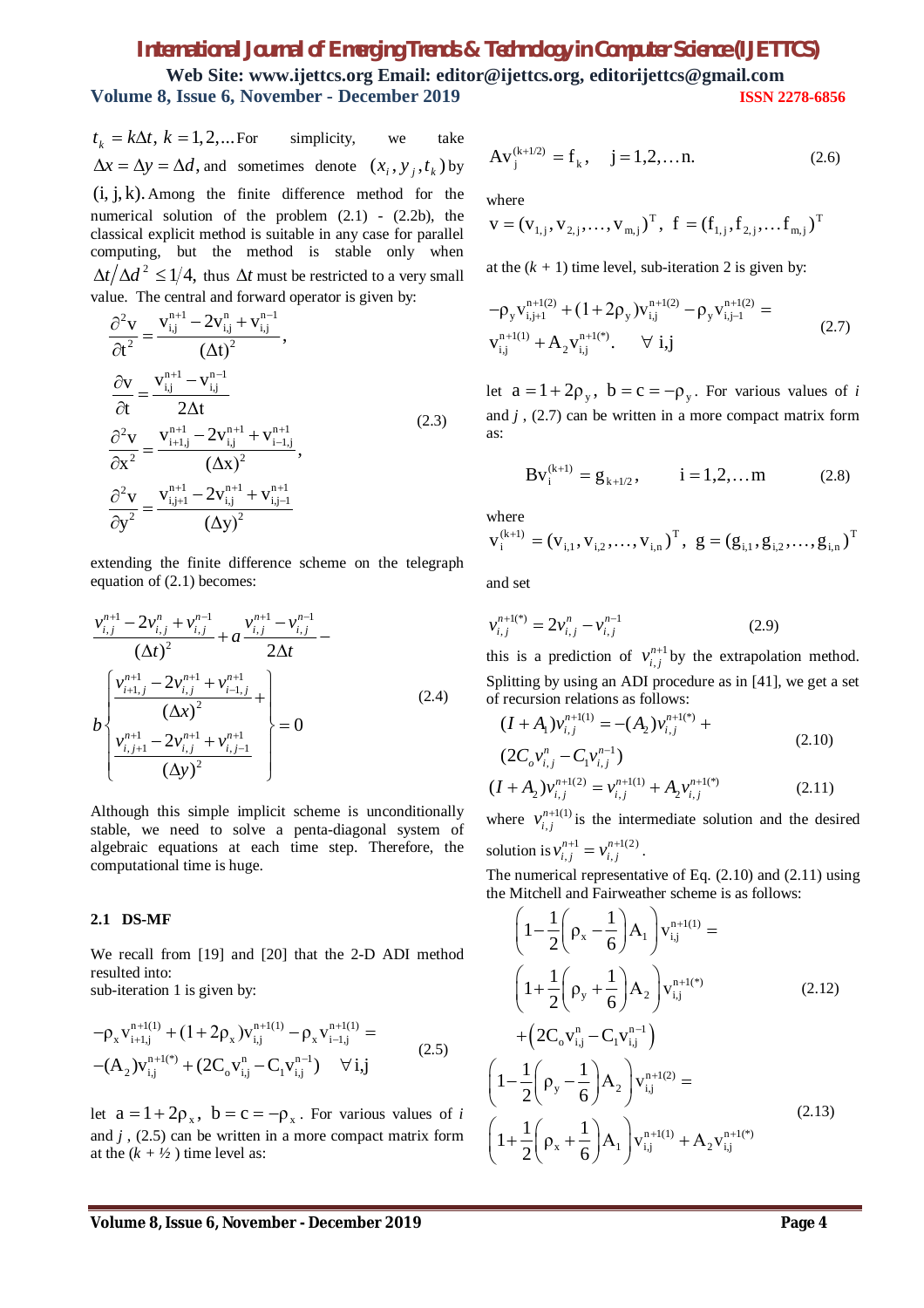The horizontal sweep (2.12) and the vertical sweep (2.13) formulas can be manipulated and written in a compact matrix. Let  $a = \frac{1}{6} + \rho_x$ ,  $b = c = \frac{1}{12} - \frac{1}{2}$ ρ  $p_x$ , b = c =  $\frac{1}{16}$  $a = \frac{5}{6} + \rho_{x}$ ,  $b = c = \frac{1}{12} - \frac{\rho_{x}}{2}$ . For various

12 6 values of *i* and *j* , (2.12) can be written in a more compact matrix form at the  $(k + \frac{1}{2})$  time level as in (2.6). Similarly,

let 
$$
a = \frac{5}{6} + \rho_y
$$
,  $b = c = \frac{1}{12} - \frac{\rho_y}{2}$ . For various values of

*i* and *j* , (2.13) can be written in a more compact matrix form at the  $(k + 1)$  time level as in (2.16). By defining

2 ρ 12  $p_v$ , b = c =  $\frac{1}{16}$ 6  $a = \frac{5}{6} + \rho_y$ ,  $b = c = \frac{1}{12} - \frac{\rho_y}{2}$  the resulting tri-diagonal

system of equations are solved using similar iterative procedure as in the DS-PR, that is, the two-stage IADE-DY algorithm.

# **3 THE IAFF**

With reference to [11], we introduce the  $I<sub>aff</sub>$ . First, we describe a simplified execution model that classifies several issues related with the execution of the telegraphic equation on the master-worker paradigm. Typically, each task goes through three phrases during execution of a parametersweep application: (1) an initialization phase, where the necessary files are sent from the master to the slave node and the task is started. The duration of this phase is equal to tinit. Note that this phase includes the overhead incurred by the master to initiate a data transfer to a slave, (2) a computational phase, where the task processes the parameter file at the slave node and produces an output file. The duration of this phase is equal to  $t_{\text{comp}}$ . Any additional overhead related to the reception of input files by a worker node is also included in this phase and (3) a completion phase, where the output file is sent back to the master and the master task is completed. The duration of this phase is equal to t<sub>end</sub>. This phase may require some processing at the master, mainly related to writing out files to the repository. Since this writing may be deferred until the disk is available, we assume that this processing time is negligible. Therefore, the initialization phase of one slave can occur concurrently with the completion phase of another slave node. Given these three phases, the total execution time of a task is equal to

$$
t_{\text{total}} = t_{\text{init}} + t_{\text{comp}} + t_{\text{end}} \tag{3.1}
$$

as the machine model, we consider a cluster composed of *P + 1* processors. For the rest of this paper we assume that *T » P*. One processor is the master and the other processors are workers. Communication among master and workers is carried out through Ethernet and master can only send files through the network to a single worker at a given time. We assume the communication link is full-duplex, i.e., the master can receive an output file from a worker at the same time it sends an input file to another worker. We also assume that communication computation begins as soon as

the input files are completely received. This assumption is coherent to the master-worker paradigm that is currently available in [14].

For the sake of simplicity and without loss of generality, we consider in this section that there is no contention related to the transmission of output files from worker nodes to the master. Indeed, it is possible to merge the computation phase with the completion phase without affecting the results of this section. Therefore, we merge both phases as

 $t_{\text{comp}}'$  in the equations that follow. A worker is idle when it

is not involved with the execution of any of the three phases of a task. For the results below, the task model is composed of *T* heterogeneous tasks. All tasks and files have the same size and each task depends upon a single non-shared file. Note that the problem of scheduling an application where each task depends upon a single nonshared file, all tasks and files have the same size and the master-worker paradigm is heterogeneous, has polynomial complexity [14]. These assumptions are considered in the analysis that follows. We define the effective number of processors  $P_{\text{eff}}$  as the maximum number of workers needed to run an application with no idle periods on any worker processor. Taking into account the task and platform models described in this section, a processor may have idle periods if:

$$
t_{\rm comp} < (P - 1)t_{\rm init} \tag{3.2}
$$

 $P_{\text{eff}}$  is then given by the following equation:

$$
P_{\rm eff} = \left[ \frac{t_{\rm comp}}{t_{\rm init}} + 1 \right] \tag{3.3}
$$

the total number of tasks to be executed on a processor is at most

$$
\mathbf{M} = \begin{bmatrix} \mathbf{T} \\ \mathbf{P} \end{bmatrix} \tag{3.4}
$$

for a platform with  $P_{\text{eff}}$  processors, the upper bound for the total execution time (makespan) will be

$$
\left| t_{\text{makespan}} \right| = \mathbf{M}(t_{\text{init}} + t_{\text{comp}}) + (\mathbf{P} - 1)t_{\text{init}} \quad (3.5)
$$

the second term in the right hand side of Eq. (3.5) shows the time needed to start the first  $(P - 1)$  tasks in the other P – 1 processors. If we have a platform where the number of processors is larger than  $P_{\text{eff}}$  the overall makespan is dominated by communication times between the master and the workers. We then have:

$$
\begin{bmatrix} t_{\text{makespan}} \end{bmatrix} = \mathbf{MP} t_{\text{init}} + t_{\text{comp}} \tag{3.6}
$$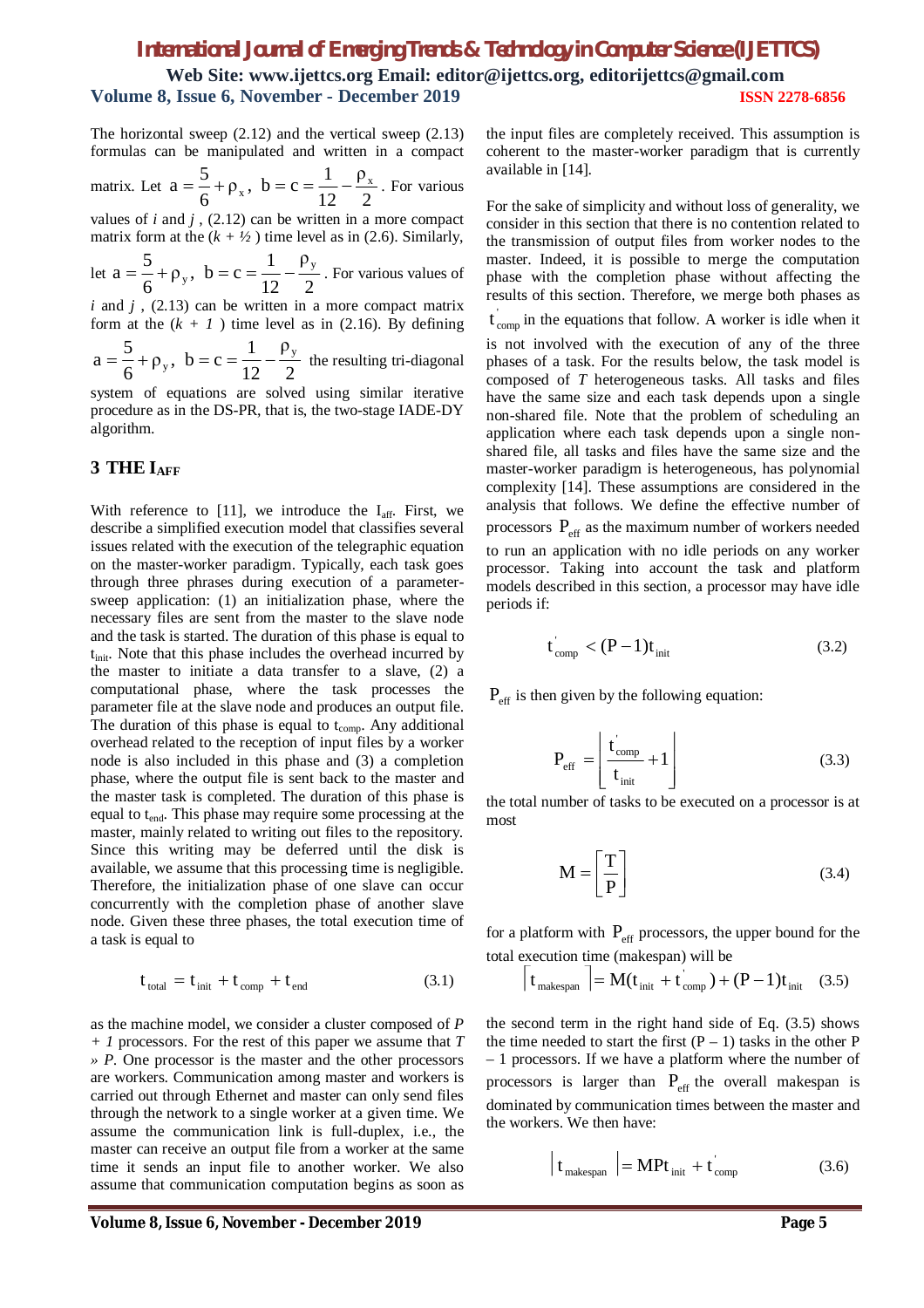**Web Site: www.ijettcs.org Email: editor@ijettcs.org, [editorijettcs@gmail.com](mailto:editorijettcs@gmail.com)  Volume 8, Issue 6, November - December 2019 ISSN 2278-6856**

the set of Eqs.  $(3.2)$  –  $(3.6)$  will be considered in subsequent sections of this paper. It is worth noting that Eq. (3.5) is valid when workers are constantly busy, either performing computation or

communication. Eq. (3.6) is applicable when workers have idle periods, i.e., are not performing either computation or communication. Eq. (3.2) occurs mainly in two cases:

- (1) For very large platforms (P large).
- (2) For applications with small init comp t t ratio, such as

fine-grain applications.

In order to measure the degree of affinity of a set of tasks concerning their input files, we introduce the concept of input file affinity. Given a set of *G* of tasks, composed of *K* tasks,  $G = \{T_1, T_2, ..., T_k\}$ , and the set *F* of the *Y* input files needed by the tasks belonging to group *G*,  $F = \{f_1, f_2, \ldots, f_y\}$ , we define  $I_{\text{aff}}$  as follows:

$$
I_{\text{aff}}\left(G\right) = \frac{\sum_{i=1}^{y} (N-1)|f_i|}{\sum_{i=1}^{y} N_i |f_i|}
$$
(3.7)

where  $|f_i|$  is the size in bytes of file  $f_i$  and  $N_i$  ( $1 \le N_i \le K$ ) is the number of tasks in group G which have file  $f_i$  as an input file. The term  $(N_i - 1)$  in the numerator of the above equation can be explained as follows: if  $N_i$  tasks share an input file  $f_i$ , that file may be sent only once (instead of  $N_i$  times) when the group of tasks is executed on a worker node. The potential reduction of the number of bytes transferred from a master node to a worker node considering only input file  $f_i$  is then  $(N_i - 1)f_i$ . Therefore, the input file affinity indicates the overall reduction of the amount of data that needs to be transferred to a worker node, when all tasks of a group are sent to one node. Note that  $0 \le I_{\text{aff}} \le 1$ . For the special case where all tasks share the same input file  $I_{\text{aff}} = \frac{1}{k}$  $I_{\text{aff}} = \frac{k-1}{l}$  $=\frac{k-1}{l},$ 

where k is the number of tasks of a group.

#### **3.1 Using the Iaff**

In this section, we exemplify the utilization of the input file affinity concept to schedule the iterative methods discussed above on 2-D TE. The dynamic clustering algorithm is oblivious to task execution time, i.e., it does not need to know in advance actual or estimated task execution times. This class of algorithm is important especially when information about task execution time is not available and cannot be estimated accurately. The initial of the algorithm

is to have an initial grouping based only on static information and then tasks are replicated between nodes taking into account the rate of task completion, which will depend on the load of individual processors. A description of the algorithm follows (see Fig.1):

-1. Group tasks using the input file affinity metric.

-2. When dispatching tasks to processors, the input files of the groups of tasks are sent in a pipelined way, overlapping communication with computation whenever possible. The master node only sends a file to a worker node if the file is not already stored on the worker node, in order to save network bandwidth. The task that is executed first is the one whose sum of input files bytes to be transferred is the smallest, in order to begin execution on the worker node as soon as possible. Note that this also reduces  $t_{init}$  when file transfer are pipelined.

| 1.                                        | Group tasks according to Input File Affinity;                       |  |  |  |  |  |  |  |  |
|-------------------------------------------|---------------------------------------------------------------------|--|--|--|--|--|--|--|--|
| 2.                                        | Schedule Groups of tasks on Worker Processors;                      |  |  |  |  |  |  |  |  |
| 3.                                        | Wait:                                                               |  |  |  |  |  |  |  |  |
| 4.                                        | <b>On</b> $P_i$ returning results after x tasks completed <b>do</b> |  |  |  |  |  |  |  |  |
|                                           |                                                                     |  |  |  |  |  |  |  |  |
| .5.                                       | Compute average execution time on                                   |  |  |  |  |  |  |  |  |
| processor $P_i$ ;                         |                                                                     |  |  |  |  |  |  |  |  |
| 6.                                        | Update task queue;                                                  |  |  |  |  |  |  |  |  |
| $7_{\scriptscriptstyle{\ddot{\text{c}}}}$ | Abort still running replicas of completed                           |  |  |  |  |  |  |  |  |
| tasks;                                    |                                                                     |  |  |  |  |  |  |  |  |
| 8.                                        | If Processor $P_i$ is idle                                          |  |  |  |  |  |  |  |  |
| 9.                                        | If there are unfinished groups not yet                              |  |  |  |  |  |  |  |  |
|                                           | replicated on slower processors                                     |  |  |  |  |  |  |  |  |
| 10.                                       | Replicate unfinished group into                                     |  |  |  |  |  |  |  |  |
| processor $P_i$ ;                         |                                                                     |  |  |  |  |  |  |  |  |
|                                           |                                                                     |  |  |  |  |  |  |  |  |
|                                           |                                                                     |  |  |  |  |  |  |  |  |

#### Fig.1 Clustering Algorithm

-4. For every *x* tasks completed (where *x* is an adjustable parameter), the worker machine should send the corresponding results back to the master node. This mechanism is similar to a regular check-pointing. If the worker machine fails, the only tasks that have to be executed are those for which the results were not received yet. It is also possible to obtain information about the current load of a machine by measuring the number of tasks still to be executed.

-8. If a machine becomes idle, send a replica of the remaining tasks (not yet replicated) of the machine with the largest amount of unfinished computation to be executed on the idle machine.

 $-10$ . If processor  $P_i$  is idle, the master identifies the processor Ps that made the smaller amount of progress in processing its tasks and replicates some of the tasks into  $P_i$ . Tasks for replication are chosen in a way that input file affinity is maximized.

 The complexity of this algorithm is clearly dominated by the function that generates the groups. It is impractical for an algorithm to exhaustively search the solution space to find an optimal clustering of tasks. There is a large number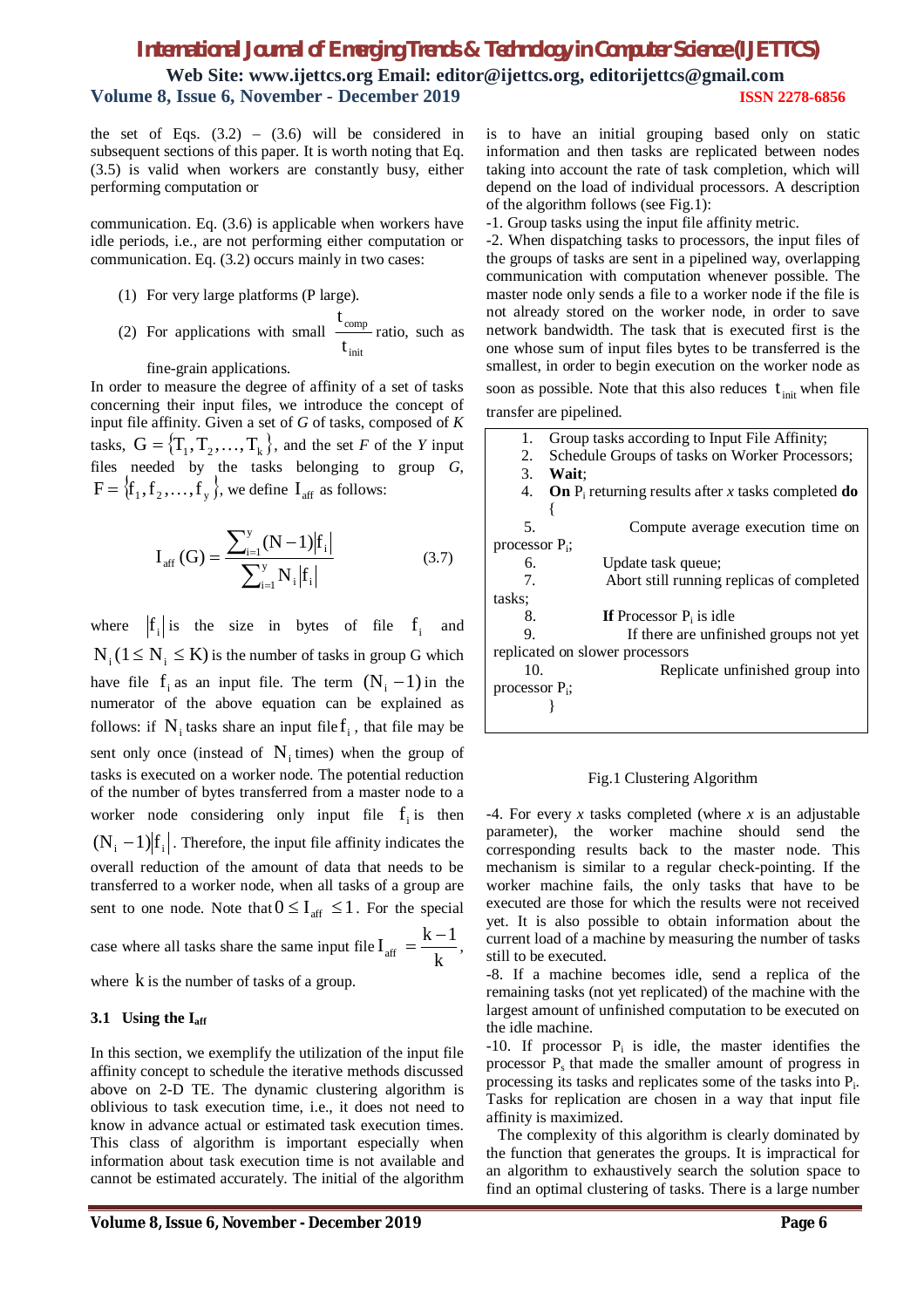**Web Site: www.ijettcs.org Email: editor@ijettcs.org, [editorijettcs@gmail.com](mailto:editorijettcs@gmail.com)  Volume 8, Issue 6, November - December 2019 ISSN 2278-6856**

of possible heuristics to cluster tasks into groups. Our objective here is to use the input file affinity measure for clustering tasks in a way that scalability is improved with the use of the iterative techniques explained above. For that reason we propose a heuristic for clustering the groups, which we call I-Group and is described below in Fig.2:

-1. Define the number of tasks to be assigned to each processor depending on its relative speed, based on the average speed of the processors of the cluster. For instance, if the relative speed is 1.0 (equal to the average of the slave processors of the cluster), the number of tasks to be

assigned to that processor is at most  $\boxed{\frac{-}{P}}$  $\overline{\phantom{a}}$  $\overline{\phantom{a}}$  $\mathbf{r}$ P  $\left\lfloor \frac{T}{T} \right\rfloor$ . It is worth

noting that this is only a first approximation, to be adjusted later by the heuristic.

-2. Compute the byte sum of all input files needed to execute each task on a slave processor (Ifile<sub>sum</sub>).

-4. Sort all computed results by Ifile<sub>sum</sub>. Smaller Ifile<sub>sum</sub> should appear on top of list.

-6. Tasks are group in this loop. In the heuristic presented in this section there is at most one group per processor at any time during execution. In the very beginning of the execution the number of groups is equal to the number of processors, since initially there is one group per processor. First the time with the smallest Ifile<sub>sum</sub> not yet assigned to a group is selected. This is done in order to minimize the time needed to start execution of the first task in a slave node.

-10. If the set of files associated to the next task in the list defined in (4) have an input file affinity greater than β to the set of files belonging to the task just assigned, then the next task in the list is assigned to the same processor. Note that  $\beta$  is a variable parameter, but normally it should be

greater than 0.5. The reason to do that is to maximize the input file affinity  $(I_{\text{aff}})$  inside a group. Therefore, sending of similar sets of files to multiple processors can be avoided. If the set of files belonging to the next task in the list is different enough (i.e.,  $(I_{aff})$  between the two sets of files < 0.5), then the task located P positions after the task just assigned is selected. This is done for two reasons: first, to guarantee that the tasks with smaller Ifilesum are dispatched first to the processors. Second, to create groups as possible regarding the number of bytes that should be sent from the master node. Our objective here is to avoid the possibility of one group having tasks that depends only on small files, while other groups have tasks that depends only on larger files.

| <b>For all Processors define the number of tasks</b> |
|------------------------------------------------------|
| to be assigned                                       |

- 2. **For all** tasks
- 3. Compute the input files byte sum of the task (Ifilesum).
- 4. Sort results of step (3) according to Ifilesum in list L
- 5.  $P =$  Number of processors
- 6. **For all** groups defined in step (1) (in nonincreasing order of number of tasks, beginning with the largest group) {
- 7. Assign the task with the smallest Ifile<sub>sum</sub>, not yet assigned, to the group
- 8. position  $= 1$
- **9. Until** the group is completed **do**  $\{$
- 10. **If** (  $Iaff(L[position], L[position+1]) < \beta$ ) then position = (position + P) mod size(L)
- 11. **else** position =  $(\text{position} + 1) \text{ mod size}$ (L)
- 12. Assign to the group the task located at position in list L
- 13. Remove assigned tasks from List L

| 14. | End do      |
|-----|-------------|
| 15. | $P = P - 1$ |

}

Fig.2 I-Group – Heuristic for grouping tasks using the  $I_{\text{aff}}$ measure

Remember that input file transfers are done in a pipelined way, overlapping computation with communication when possible. Depending on the size of the group and the increment of position variable, the end of list L could be reached before completing the group. Note that the complexity of the heuristic I-Group, shown in Fig.2, is dominated by steps (2), (4) and (10). The loop represented by step  $(2)$  computes the Ifile<sub>sum</sub> for all tasks. The execution of step (2) can be implemented by processing all the T lists (only once) in time  $O(T + D)$ , where D is the number of dependency relations and  $T$  is the number of tasks. As step (4) sorts the tasks according to Ifilesum, its complexity is  $O(T.logT)$ . The complexity of steps  $(6) - (13)$  is dominated by step (10), which computes the  $I_{\text{aff}}$  for all pairs of adjacent tasks in the list. If  $\Delta T$  denotes the maximum number of files a tasks depends upon, then the calculation of the Iaff for every single pair of tasks can be executed in time  $O(\Delta T)$ , and the calculation for all pairs can be executed in time  $O(T.\Delta(T))$ . Therefore, the complexity of the heuristic I-Group is  $O(T + D + T \cdot logT + T \cdot \Delta T)$ . Furthermore, it is worth noting that  $T \Delta T \ge D$  and  $T.\Delta T \geq T$ . Therefore, the complexity of the heuristic can be simply denoted as  $O(T \cdot \log T + T \cdot \Delta T)$ .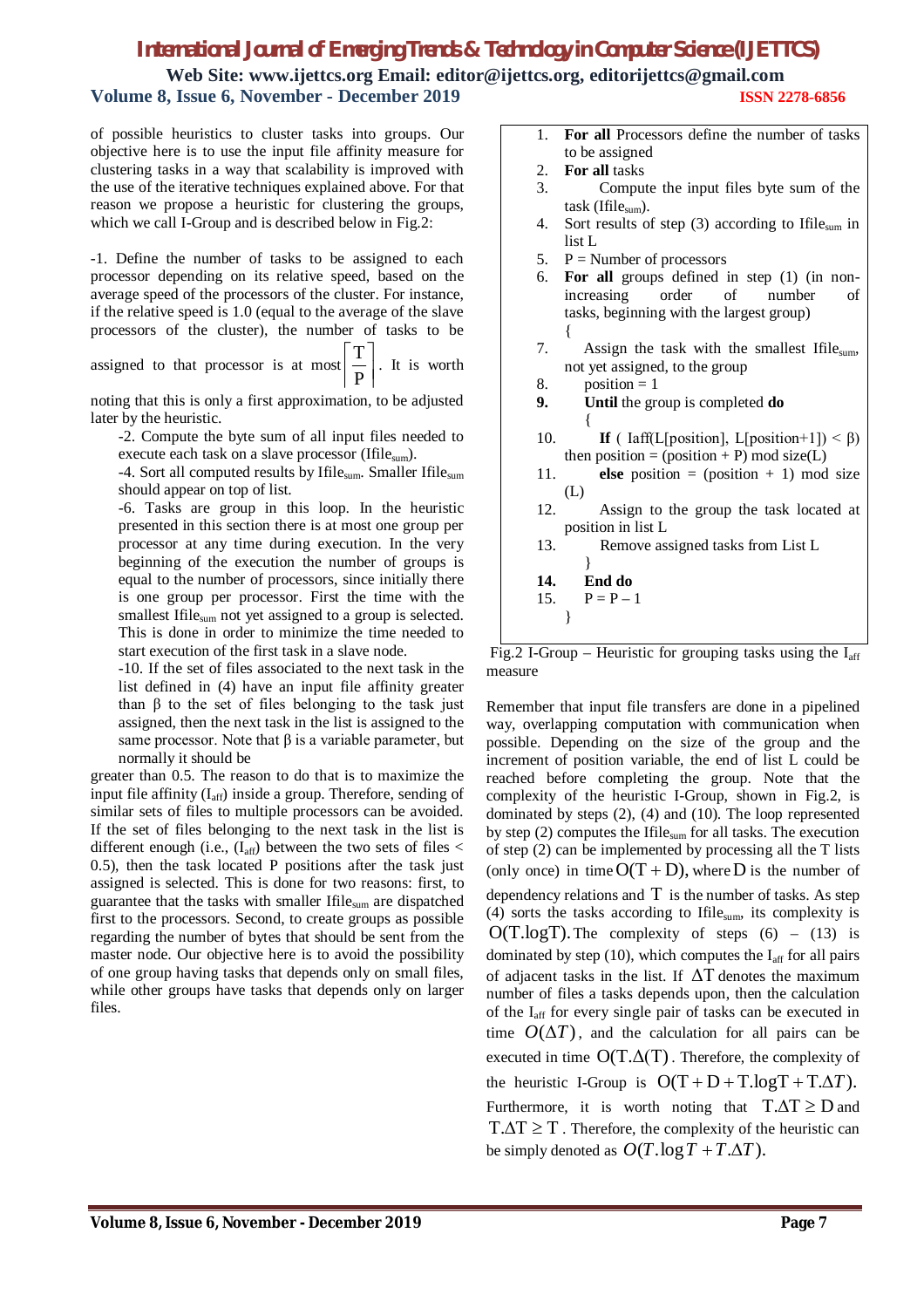**Web Site: www.ijettcs.org Email: editor@ijettcs.org, [editorijettcs@gmail.com](mailto:editorijettcs@gmail.com)  Volume 8, Issue 6, November - December 2019 ISSN 2278-6856**

#### **4 PARALLEL IMPLEMENTATION**

The implementation is done on a distributed computing environment (Armadillo Generation Cluster) consisting of 48 Intel Pentium at 1.73GHZ and 0.99GB RAM. Communication is through a fast Ethernet of 100 MBits per seconds running Linux. The cluster performance has high memory bandwidth with a message passing supported by PVM which is public-domain software from Oak Ridge National Laboratory [25]. PVM is a software system that enables a collection of heterogeneous computers to be used as a coherent and flexible concurrent computational resource. The program written in Fortran, C, or C++ are provided access to PVM through calling PVM library routines for functions such as process initiation, message transmission and reception. The Geranium Cadcam Cluster consisting of 48 Intel Pentium at 1.73GHZ and 0.99GB RAM. Communication is through a fast Ethernet of 100 MBits per seconds connected and running Linux. The cluster performance has high memory bandwidth with a message passing supported by MPI [23]. The program written in C, provided access to MPI through calling MPI library routines.

At each time-step we have to evaluate  $v^{n+1}$  values at 'lm' grid points, where 'l' is the number of grid points along xaxis. Suppose we are implementing this method on  $R \times S$ mesh connected computer. Denote the workers by  $P_{i,j}$ : i1 = 1, 2, ..., R and R < l, j1 = 1, 2, ..., S and S < . The workers  $P_{i,j}$ , are connected as shown in Fig.3. Let  $\rfloor$  $\overline{\phantom{a}}$  $\overline{\phantom{a}}$  $=$ R  $L_1 = \left\lfloor \frac{1}{R} \right\rfloor$  and  $M_1 = \left\lfloor \frac{M}{S} \right\rfloor$  $\overline{\phantom{a}}$  $\overline{\mathsf{L}}$  $=$  $M_1 = \left\lfloor \frac{M}{S} \right\rfloor$  where  $\left[ \right]$  is the smallest integer part. Divide the 'lm' grid points into 'RS' groups so that each group contains at most  $(L_1 + 1)(M_1 + 1)$  grid points and at least  $L_1M_1$  grid points. Denote these groups by

 $G_{i,j}$ : i1 = 1,2,...,R, j1 = 1,2,...,S.

 1S 2S 3S RS 13 23 33 R3 12 22 32 R2 11 21 31 R1 P P P P P P P P P P P P P P P P 5

Fig.3 R x S mesh connected workers

$$
\begin{array}{l} \left[P_{1j1}\right] \leftrightarrow \left[P_{2j1}\right] \leftrightarrow \left[P_{3j1}\right] \leftrightarrow \cdots \leftrightarrow \left[P_{Rj1}\right] \\ \text{Fig.4 R x S mesh connected row-wise worker communication} \end{array}
$$

Design  $G_{i1j1}$ , such that it contains the following grid points

$$
G_{i1j1} = \begin{cases} (X_{(i1-1)+1}, Y_{(j1-1)+j}) : \\ i = 1, 2, \dots, L_1 \text{ or } L_i + 1 \\ j = 1, 2, \dots, M_1 \text{ or } M_1 + 1 \end{cases}
$$

Assign the group  $G_{i,j}$ , to the workers  $P_{i_1 i_1}$ :  $i_1 = 1, 2, ..., R$ , For,  $j_1 = 1, 2, ..., S$ . Each worker computes its assigned group  $v_{i,j}^{n+1}$  values in the required number of sweeps. At the  $(p + 1/2)$ <sup>th</sup> sweep the workers compute  $V_{i,j}^{(p+1/2)th}$  values of its assigned groups. For the  $(p + 1/2)$ <sup>th</sup> level the worker P<sub>ilil</sub> requires one value from the worker  $P_{i_1-i_j}$  or  $P_{i_1+i_j}$ , worker. In the  $(p + 1/2)$ <sup>th</sup> level the communication between the workers is done row-wise as shown in Fig.4. After communication between the workers is completed then each worker  $P_{ii}$ **Example 13** Eventually values. For the  $(p+1)$ <sup>th</sup> sweep each worker  $P_{i1i1}$  requires one value from the  $P_{i1-i1}$  or  $P_{i1+i1}$ worker. Here the communication between processors is done column-wise as shown in Fig.5. Then each worker computes the values  $V_{i,j}^{(p+1)th}$  of its assigned group.  $[P_{i1,1}]$ 



Fig.5 R x S mesh connected column-wise worker communication

Statements need to be inserted to select which portions of the code will be executed by each processor. The copy of the program is started by checking *pvm\_parent,* it then spawns multiple copies of itself and passes them the array of *tids.* At this point, each copy is equal and can work on its data partition in collaboration with other workers. In the master model, the master program spawns and direct a number of worker program which perform computations. Any *pvm* task can initiate processes on the machine. The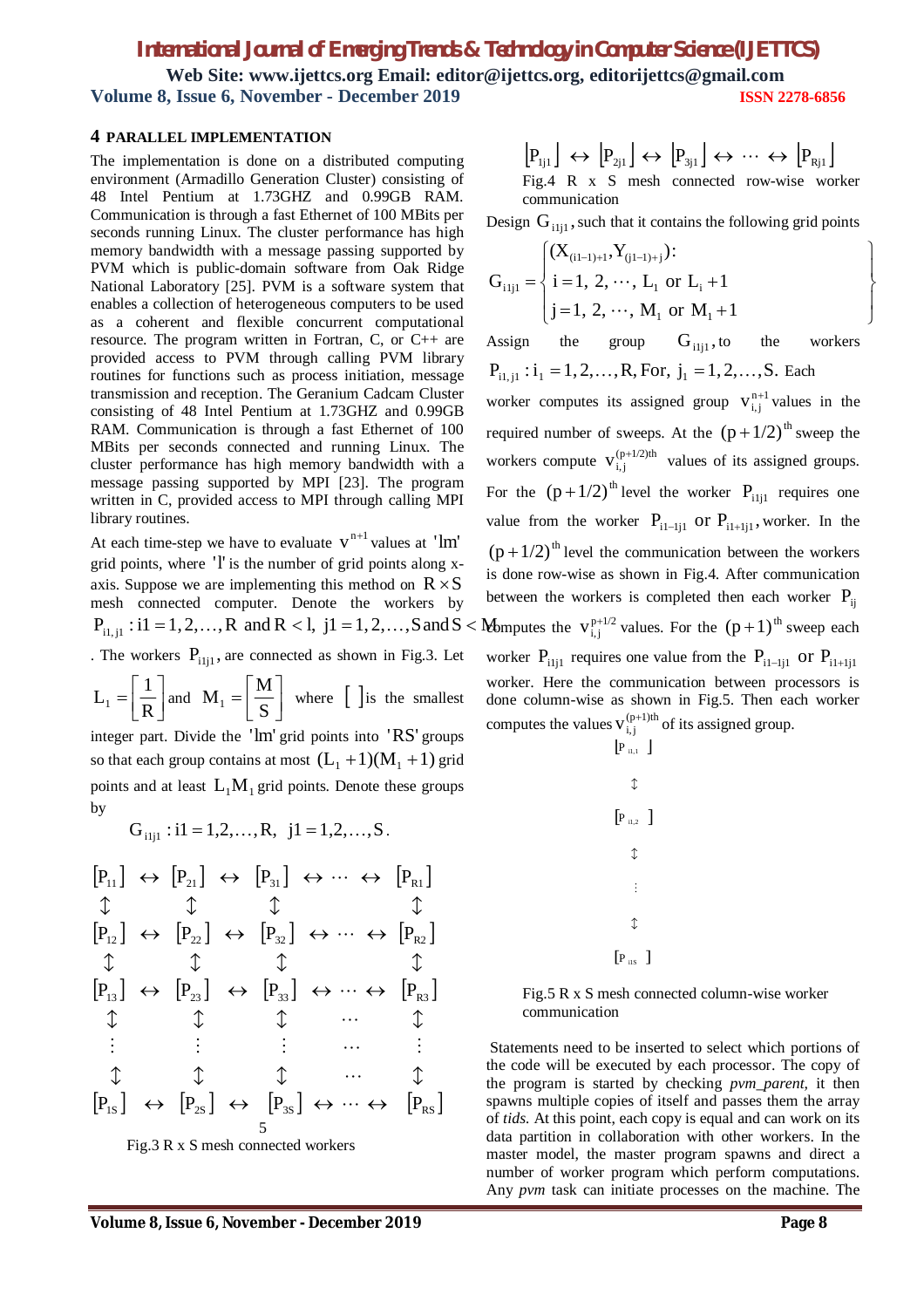master calls *pvm\_mytid,* which as the first *pvm* call, enrolls this task in the *pvm* system. It then calls *pvm\_spawn* to execute a given number of slave programs on other machines in *pvm.* Each worker calls *pvm* tid to determine its task *id* in the virtual machine, and then uses the data broadcast from the master to create a unique ordering from 0 to *nprocessor-1.* Subsequently, *pvm\_send* and *pvm\_recv* are used to pass messages between processors. When finished, all *pvm* programs call *pvm\_exit* to allow *pvm* to disconnect any sockets to the process and keep track of which processes are currently running.

#### **4.1 MPI Communication Service Design**

MPI like most other network-oriented middleware services communicates data from one worker to another across a network. However, MPI's higher level of abstraction provides an easy-to-use interface more appropriate for distributing parallel computing applications. We focus our evaluation on [23] because MPI serves as an important foundation for a large group of applications. Conversely, MPI provides a wide variety of communication operations including both blocking and non-blocking sends and receives and collective operations such as broadcast and global reductions. We concentrate on basic message operations: blocking send, blocking receives, non-blocking send, and non-blocking receive. Note that MPI provides a rather comprehensive set of messaging operations. MPI primitive communication operation is the blocking send to blocking receive. A blocking send (*MPI\_Send)* does not return until both the message data and envelope have been safely stored. When the blocking sends returns, the sender is free to access and overwrite the send buffer. Note that these semantics allow the blocking send to compute even if no matching receive has been executed by the receiver. A blocking receives (*MPI\_Recv)* returns when a message that matches its specification has been copied to the buffer.

| Task 0                                        | Task 1                                       |
|-----------------------------------------------|----------------------------------------------|
| #define size                                  | #define size                                 |
| int sdata [size];                             | $int$ sdata [size];                          |
| $int$ rdata[size];                            | $int$ rdata [size];                          |
| <b>MPI</b> Status status:                     | <b>MPI</b> Status status;                    |
| MPI_Request request;                          | MPI_Request request;                         |
| int tag = $20$ ;                              | int tag = $20$ ;                             |
| /* initialization $*/$                        | /* initialization $*/$                       |
| /*  blocking send – receive $0 \rightarrow 1$ | $/* \dots$ blocking send-receive $0 \geq 1$  |
| $\ast/$                                       | $\ast/$                                      |
| /* fill sdata */                              | MPI_Recv(rdata, size, MPI_INT,               |
| MPI_Send(sdata, size, MPI_INT, 1,             | MPI_COMM_WORLD,<br>$\theta$ , tag,           |
| tag, $MPI\_COMM\_WORLD$ ;                     | &status);                                    |
| $/*$ use or overwrite sdata $*/$              | /* non-blocking send-receive 1 -             |
| /* non-blocking send-recv $1 \rightarrow 0$   | $> 0$ */                                     |
| $\ast/$                                       | /* fill sdata */                             |
| MPI_Irecv(rdata, size, MPI_INT, 1,            | MPI_Isend(sdata, size, MPI_INT,              |
| MPI_COMM_WORLD,<br>tag,                       | tag, MPI_COMM_WORLD,<br>0.                   |
| &request);                                    | &request);                                   |
| /* computation excluding rdata $\frac{*}{ }$  | /* computation excluding sdata $\frac{k}{4}$ |
| MPI_Wait(&request, &status);                  | MPI_Wait(&request, &status);                 |
| $/*$ use rdata */                             | /* use or overwrite sdata */                 |
| /* finish */                                  | /* finish*/                                  |
|                                               |                                              |

Fig.6 Example of message operations with MPI

However, an alternative to blocking communication operations MPI provides non-blocking communication to allow an application to overlap communication and computation. This overlap improves application performance. In non-blocking communication, initialization and completion of communication operations are distinct. The second message operation in Fig.6, illustrates one message transfer from task 1 to task 0 using non-blocking send and non-blocking receive, respectively.

A non-blocking send has both a send start call (*MPI\_Isend)*  initializes the send operation and it return before the message is copied from the send buffer. The send complete call (*MPI\_Wait)* completes the non-blocking send by verifying that the data has been copied from the send buffer. It is this separation of send start and send complete that provides the application with the opportunity to perform computations. Task 1, in Fig.6, uses *MPI\_Isend* to initiate the transfer of sdata to task 0. During the time between *MPI\_Isend* and *MPI\_Wait*, Task 1 can not modify sdata because the actual copy of the message from sdata is not guaranteed until the *MPI\_Wait* call returns. After *MPI Wait returns*, Task 1 is free to use or overwrite the data in sdata. Similarly, a non-blocking receive has both a receive start call and a receive complete call. The receive start call *(MPI\_Irecv)* initiates the receive operation and it may return before the incoming message is copied into the receive buffer. The receive complete call *(MPI\_Wait)*  completes the non-blocking receive by verifying that the data has been copied into the buffer. As with non-blocking send, the application has the opportunity to perform computation between the receive start and receive complete calls. Task 0 in Fig.6, uses *MPI\_Irecv* to initiate the receive of sdata from Task 1 during the time between *MPI\_Irecv*  and *MPI\_Wait,* Task 0 cannot read or modify sdata because the message from Task 1 is not guaranteed to be in this buffer until the *MPI\_Wait* call returns. After *MPI\_Wait* returns, Task 0 is free to need rdata.

#### **4.2 Speedup, Efficiency and Effectiveness**

The performance metric most commonly used is the speedup and efficiency which gives a measure of the improvement of performance experienced by an application when executed on a parallel system [15]. Speedup is the ratio of the serial time to the parallel version run on *N* workers. Efficiency is the ability to judge how effective the parallel algorithm is expressed as the ratio of the speedup to *N* workers. In traditional parallel systems it is widely define as:

$$
S(N) = \frac{T(s)}{T(N)},
$$
  $E(N) = \frac{S(N)}{N}$  (4.1)

where  $S(n)$  is the speedup factor for the parallel computation,  $T(s)$  is the CPU time for the best serial algorithm,  $T(n)$  is the CPU time for the parallel algorithm using  $N$  workers,  $E(n)$  is the total efficiency for the parallel algorithm. However, this simple definition has been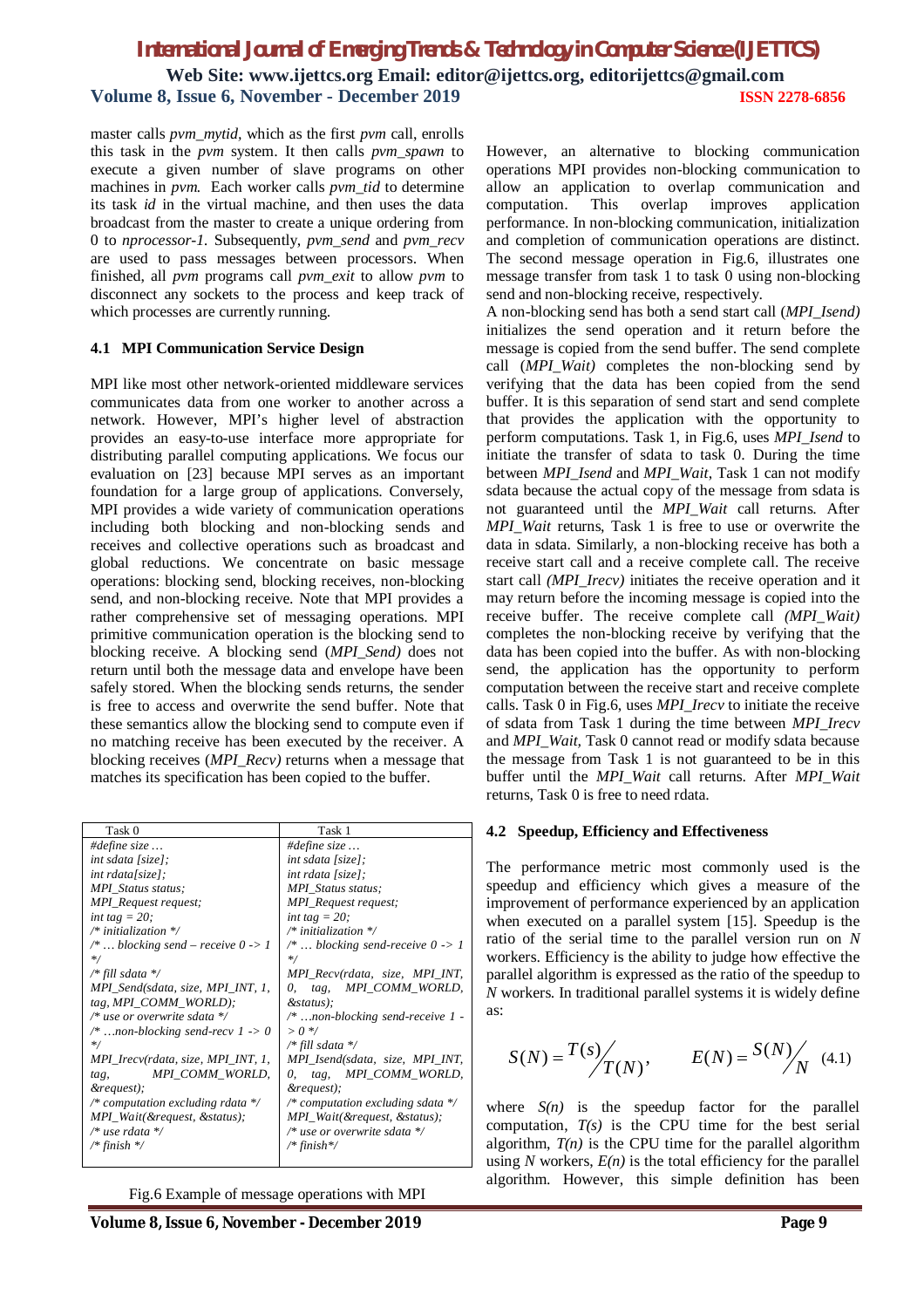**Web Site: www.ijettcs.org Email: editor@ijettcs.org, [editorijettcs@gmail.com](mailto:editorijettcs@gmail.com)  Volume 8, Issue 6, November - December 2019 ISSN 2278-6856**

focused on constant improvements. A generalized speedup formula is the ratio of parallel to sequential execution speed. A different approach known as relative speedup, considers the parallel and sequential algorithm to be the same. While the absolute speedup calculates the performance gain for a particular problem using any algorithm, relative speedup focuses on the performance gain for a specific algorithm that solves the problem. The total efficiency is usually decomposed into the following equations.

$$
E(N) = E_{num}(N)E_{par}(N)E_{load}(N), \quad (4.2)
$$

where *Enum*, is the numerical efficiency that represents the loss of efficiency relative to the serial computation due to the variation of the convergence rate of the parallel computation. *Eload* is the load balancing efficiency which takes into account the extent of the utilization of the workers. *Epar* is the parallel efficiency which is defined as the ratio of CPU time taken on one worker to that on *N* workers. The parallel efficiency and the corresponding speedup are commonly written as follows:

$$
S_{par}(N) = \frac{T(1)}{T(N)}, E_{par}(N) = \frac{S_{par}(N)}{N}
$$
 (4.3)

The parallel efficiency takes into account the loss of efficiency due to data communication and data management owing to domain decomposition. The CPU time for the parallel computations with *N* workers can be written as follows:

$$
T(N) = T_m(N) + T_{sd}(N) + T_{sc}(N) \tag{4.4}
$$

where  $T_m(N)$  is the CPU time taken by the master program,  $T_{sd}(N)$  is the average worker CPU time spent in data communication in workers,  $T_{sc}(N)$  is the average CPU time expressed in computation in workers. Generally,

$$
T_m(N) = T_m(1), T_{sd}(N) = T_{sd}(1),
$$
  
\n
$$
T_{sc}(N) = \frac{T_{sc}(1)}{N},
$$
\n(4.5)

therefore, the speedup can be written as:

$$
S_{par}(N) = \frac{T(1)}{T(N)} =
$$
  

$$
\frac{T_{ser}(1) + T_{sc}(1)}{T_{ser}(1) + T_{sc}(1)/N} < \frac{T_{ser}(1) + T_{sc}(1)}{T_{ser}(1)}
$$
(4.6)

where  $T_{\text{ser}}(1) = T_m(1) + T_{\text{sd}}(1)$ , which is the part that cannot be parallelized. This is called Amdahl's law, showing that there is a limiting value on the speedup for a given problem. The corresponding efficiency is given by:

$$
Epar(N) = \frac{T(1)}{nT(N)} = \frac{Tser(1) + Tsc(1)}{nTser(1) + Tsc(1)}
$$
  
< 
$$
< \frac{Tser(1) + Tsc(1)}{nTser(1)}
$$
 (4.7)

the parallel efficiency represents the effectiveness of the parallel program running on *N* workers relative to a single processor. However, it is the total efficiency that is of real significance when comparing the performance of a parallel program to the corresponding serial version. Let  $T_s^{N_o}(1)$ denotes the CPU time of the corresponding serial program to reach a prescribed accuracy with *No* iterations,  $T_{B=B}^{N_1L}(N)$  $B_{B=B}^{N_1L}(N)$  denotes the total CPU time of the parallel version of the program with B blocks run on *N* workers to reach the same prescribed accuracy with  $N_i$  iterations including any idle time. The superscript *L* acknowledges degradation in performance due to the load balancing problem. The total efficiency can be decomposed as follows:

$$
E(N) = \frac{T_s^{N_o}(1)}{n T_{B=B}^{N_1}(N)} = \frac{T_s^{N_o}(1)}{T_{B=1}^{N_o}(1)} \frac{T_{B=1}^{N_o}(1)}{T_{B=B}^{N_o}(1)} \n\frac{T_{B=B}^{N_o}(1)}{T_{B=B}^{N_1}(1)} \frac{T_{B=B}^{N_1}(N)}{T_{B=B}^{N_1}(N)} \frac{T_{B=B}^{N_1}(N)}{T_{B=B}^{N_1}(N)},
$$
\n(4.8)

where  $T_{B=B}^{N_1}(n)$  $T_{B=B}^{N_1}(n)$  has the same meaning as  $T_{B=B}^{N_1L}(n)$  $\int_{B=B}^{N_1L} (n)$  except the idle time is not included. Comparing (4.5) and (4.2), we obtain:

$$
E_{load}(N) = \frac{T_{B=B}^{N_1}(N)}{T_{B=B}^{N_1L}}, E_{par}(n)
$$
  
\n
$$
= \frac{T_{B=B}^{N_1}(1)}{nT_{B=B}^{N_1}(N)},
$$
  
\n
$$
Enum(N) = \frac{T_s^{N_o}(1)}{T_{B=B}^{N_1}(1)} =
$$
  
\n
$$
\frac{T_s^{N_o}(1)}{T_{B=1}^{N_o}(1)} \frac{T_{B=B}^{N_o}(1)}{T_{B=B}^{N_o}(1)} \frac{T_{B=B}^{N_o}(1)}{T_{B=B}^{N_1}(1)},
$$
  
\n(4.9)

when  $B=I$  and  $N = I$ ,  $T_m(I) + T_{sd}(I) \ll T_{sc}(I)$ , then  $\int_{-1}^{V_o} (1) / T_s^{N_o}(1) \approx 1.0.$  $T_{B=1}^{N_o}(1)/T_s^{N_o}(1) \approx 1.0.$  We note that  $T_{B=B}^{N_o}(1)/T_{B=B}^{N_1}(1) = N_o/N_1.$ *B B N*  $\int_{B=B}^{N_o} (1) / T_{B=B}^{N_1} (1) = N_o / N_1$ . Therefore, (1)  $(N) = E_{dd} \frac{N_o}{N}$ ,  $E_{dd} = \frac{T_{B=1}^{N_o}(1)}{T_{A}^{N_o}(1)}$ 1 and  $T_{B=1}^{N_o}$ *o N B B N*  $B_{d}$   $\frac{H}{N_1}$   $\frac{H}{N_1}$   $\frac{H}{N_2}$   $\frac{H}{N_1}$  $E_{dd} = \frac{T}{T}$ *N N*  $E_{num}(N) = E$ =  $E_{dd} = E_{dd} \frac{N_{o}}{N_{c}}$ ,  $E_{dd} = \frac{I_{B=1}(1)}{N_{c}}$  (4.10)

we call (4.10) domain decomposition efficiency (DD), which includes the increase of CPU time induced by grid overlap at interfaces and the CPU time variation generated by DD techniques. The second term  $N_o/N_1$  in the right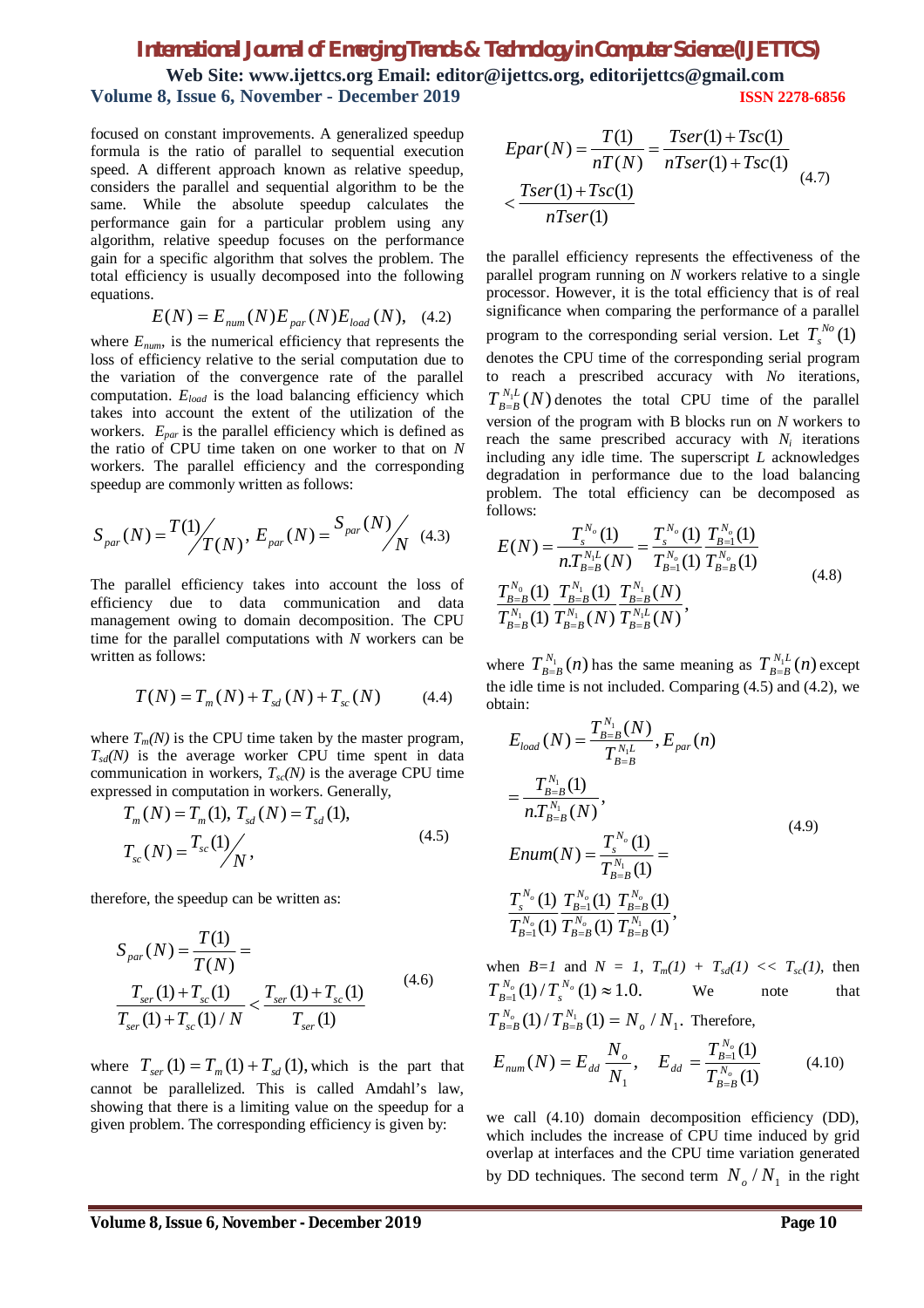**Web Site: www.ijettcs.org Email: editor@ijettcs.org, [editorijettcs@gmail.com](mailto:editorijettcs@gmail.com)  Volume 8, Issue 6, November - December 2019 ISSN 2278-6856**

hand side of (4.10) represents the increase in the number of iterations required by the parallel method to achieve a specified accuracy compared to the serial method. The effectiveness is given by:

$$
L_n = S_n / C_n \tag{4.11}
$$

where  $C_n = nT_n$ ,  $T_1$  is the execution time on a serial machine and  $T<sub>n</sub>$  is the computing time on parallel machine with  $N$  processors. Hence, effectiveness can be written as:

$$
L_n = S_n / (nT_n) = E_n / T_n = E_n S_n / T_1 \qquad (4.12)
$$

which clearly shows that  $L_n$  is a measure of both speedup and efficiency. Therefore, a parallel algorithm is said to be effective if it maximizes  $L_n$  and hence  $L_n T_1 = S_n E_n$ .

Table 1 The wall time  $T_W$ , the master time  $T_M$ , the worker data time  $T_{SD}$ , the worker computational time  $T_{SC}$ , the total time *T*, the parallel speed-up *Spar* and the efficiency *Epar* for a mesh of 200x200, with  $B = 50$  blocks and *Niter* = 100 for PVM and MPI.

| Schem        | N                                              | $T_{w}$                    | T                          | $T_{s}$          | $T_{sc}$        | <b>PVM</b>                       |                |                             | <b>MPI</b>               |                |                             |
|--------------|------------------------------------------------|----------------------------|----------------------------|------------------|-----------------|----------------------------------|----------------|-----------------------------|--------------------------|----------------|-----------------------------|
| es           |                                                |                            | m                          | $\overline{d}$   |                 | $\pmb{T}$                        | $S_{par}$      | $E_{par}$                   | T                        | $S_{par}$      | $E_{par}$                   |
| <b>Schem</b> | N                                              | $T_w$                      | $T_m$                      | $T_{s}$          | $T_{sc}$        | <b>PVM</b>                       |                |                             | <b>MPI</b>               |                |                             |
| es           |                                                |                            |                            | $\boldsymbol{d}$ |                 | $\pmb{T}$                        | $S_{par}$      | $E_{par}$                   | $\boldsymbol{T}$         | $S_{par}$      | $E_{par}$                   |
|              | $\mathcal{I}$                                  | 387                        | 13                         | 58               | 1639            | 1832                             | $I.000\,$      | $1.00\,$                    | 1528                     | 1.000          | 1.00                        |
|              | $\sqrt{2}$                                     | 4<br>301<br>$\overline{4}$ | 5<br>13<br>$\overline{4}$  | 56               | 798.1<br>3      | 988.1<br>3                       | 1.854          | 0<br>0.92<br>7              | 791.3<br>0               | 1.931          | 0<br>0.96<br>6              |
|              | $\overline{4}$                                 | 249<br>1                   | 13<br>4                    | 56               | 437.6<br>1      | 627.6<br>1                       | 2.919          | 0.70<br>3                   | 440.6<br>0               | 3.468          | 0.86<br>7                   |
|              | 8                                              | 193<br>8                   | 13<br>4                    | 56               | 278.1<br>9      | 468.1<br>9                       | 3.913          | 0.48<br>9                   | 369.4<br>4               | 4.136          | 0.51<br>7                   |
| MF-DS        | 1<br>6                                         | 135<br>6                   | 13<br>4                    | 56               | 124.4           | 314.4<br>0                       | 5.827          | 0.36<br>4                   | 238.0<br>8               | 6.418          | 0.40<br>1                   |
|              | $\sqrt{2}$<br>$\theta$                         | III<br>7                   | 13<br>4                    | 56               | 90.4            | 280.6<br>$\overline{4}$          | 6.528          | 0.32<br>6                   | 218.4<br>$\overline{4}$  | 6.995          | 0.35<br>0                   |
|              | $\sqrt{2}$<br>$\overline{4}$<br>$\mathfrak{z}$ | 938<br>899                 | 13<br>$\overline{4}$<br>13 | 56<br>56         | 51.27<br>19.95  | 241.2<br>7<br>209.9              | 7.593<br>8.726 | 0.31<br>6<br>0.29           | 195.1<br>2<br>167.7      | 7.831<br>9.108 | 0.32<br>6<br>0.30           |
|              | $\theta$<br>$\mathfrak{z}$                     | 806                        | 4<br>12                    | 56               | 10.58           | 5<br>190.5                       | 9.613          | 1<br>0.25                   | 6<br>149.3               | 10.23          | 4<br>0.26                   |
|              | 8<br>$\overline{4}$                            | 718                        | $\overline{4}$<br>11       | 46               | 1.72            | 8<br>161.7                       | 11.32          | 3<br>0.23                   | 5<br>127.5               | 1<br>11.98     | 9<br>0.25                   |
|              | 8<br>1                                         | 231                        | 4<br>5                     | 23               | 1169.           | $\overline{c}$<br>1245.          | 8<br>1.000     | 6<br>1.00                   | $\overline{c}$<br>1083.6 | 2<br>1.000     | 0<br>$1.00\,$               |
|              | $\overline{c}$                                 | $\overline{4}$<br>196      | 3<br>5                     | 19               | 6<br>632        | 6<br>704.1                       | 1.769          | 0<br>0.88                   | 3<br>566.46              | 1.913          | 0<br>0.95                   |
|              | $\overline{4}$                                 | 8<br>134                   | 3<br>5                     | 19               | 407.6           | 3<br>477.6                       | 2.608          | 5<br>0.65                   | 365.10                   | 2.968          | 7<br>0.74                   |
|              | 8                                              | 1<br>108<br>9              | 1<br>5<br>1                | 19               | 1<br>305.9<br>7 | 1<br>375.9<br>7                  | 3.313          | 2<br>0.41<br>$\overline{4}$ | 285.99                   | 3.789          | 2<br>0.47<br>$\overline{4}$ |
| MF-DS        | 1<br>6                                         | 862                        | 5<br>1                     | 19               | 164.6<br>2      | 234.6<br>2                       | 5.309          | 0.33<br>2                   | 182.92                   | 5.924          | 0.37<br>0                   |
|              | $\overline{c}$<br>$\boldsymbol{\mathit{0}}$    | 718                        | 5<br>1                     | 19               | 133.3<br>6      | 203.3<br>6                       | 6.125          | 0.30<br>6                   | 166.41                   | 6.512          | 0.32<br>6                   |
|              | $\overline{c}$<br>$\overline{4}$               | 701                        | 5<br>1                     | 19               | 107.5<br>4      | 177.5<br>4                       | 7.016          | 0.29<br>2                   | 146.73                   | 7.385          | 0.30<br>8                   |
|              | 3<br>0<br>$\boldsymbol{\beta}$                 | 629<br>611                 | 5<br>1<br>5                | 19<br>19         | 83.44<br>68.2   | 153.4<br>$\overline{4}$<br>138.2 | 8.118          | 0.27<br>1<br>0.23           | 127.08                   | 8.527          | 0.28<br>4<br>0.24           |
|              | 8<br>4                                         | 528                        | 1<br>5                     | 19               | 47.31           | 0<br>117.3                       | 9.013<br>10.61 | 7<br>0.22                   | 114.51<br>97.47          | 9.463<br>11.11 | 9<br>0.23                   |
|              | 8                                              |                            | $\mathcal{I}$              |                  |                 | 1                                | 8              | 1                           |                          | 8              | 2                           |

Table 2 The wall time  $T_W$ , the master time  $T_M$ , the worker data time  $T_{SD}$ , the worker computational time  $T_{SC}$ , the total time  $T$ , the parallel speed-up

 $S_{\text{par}}$  and the efficiency  $E_{\text{par}}$  for a mesh of 300x300, with  $B = 50$  blocks and *Niter* = 100 for PVM and MPI.

| <b>Schem</b><br>es | N              | $T_{\rm w}$    | $T_m$          | $T_{s}$<br>$\overline{d}$ | $T_{sc}$       | PVM            |           |                | MPI   |           |                |
|--------------------|----------------|----------------|----------------|---------------------------|----------------|----------------|-----------|----------------|-------|-----------|----------------|
|                    |                |                |                |                           |                | T              | $S_{par}$ | $E_{par}$      | T     | $S_{par}$ | $E_{par}$      |
|                    | $\mathcal{I}$  | 296            | $_{II}$        | 53                        | 1454           | 1623           | 1.000     | 1.00           | 1328  | 1.000     | 1.00           |
|                    |                | 7              | ᠊᠌             |                           |                |                |           | ᠊ᡴ             |       |           | 0              |
|                    | 2              | 257            | $_{II}$        | 51                        | 700.6          | 865.6          | 1.875     | 0.93           | 689.8 | 1.925     | 0.96           |
|                    |                | $\overline{5}$ | $\overline{4}$ |                           |                |                |           | 8              | 7     |           | $\mathcal{L}$  |
|                    | $\overline{4}$ | 238            | $_{II}$        | 51                        | 377.6          | 542.6          | 2.991     | 0.74           | 439.5 | 3.021     | 0.75           |
|                    |                | 8              | $\overline{4}$ |                           | 3              | 3              |           | 8              | 9     |           | 5              |
|                    | 8              | 201            | $_{II}$        | 51                        | 308.0          | 473.0          | 3.431     | 0.42           | 340.9 | 3.895     | 0.48           |
|                    |                | $\mathcal{I}$  | $\overline{4}$ |                           | $\overline{4}$ | $\overline{4}$ |           | 9              | 5.    |           | 7              |
| MF-DS              | $\mathcal{I}$  | 193            | $_{II}$        | 51                        | 131.0          | 296.0          | 5.482     | 0.34           | 217.6 | 6.103     | 0.38           |
|                    | 6              | $\overline{2}$ | $\overline{4}$ |                           | 6              | 6              |           | 3              |       |           | $\mathcal{I}$  |
|                    | $\sqrt{2}$     | 163            | $_{II}$        | 51                        | 84.19          | 249.1          | 6.513     | 0.32           | 195.3 | 6.798     | 0.34           |
|                    | $\theta$       | $\overline{4}$ | $\overline{4}$ |                           |                | 9              |           | 6              | 5.    |           | $\theta$       |
|                    | 2              | 153            | $_{II}$        | 51                        | 57.79          | 222.7          | 7.285     | 0.30           | 175.4 | 7.568     | 0.31           |
|                    | $\overline{4}$ | 8              | $\overline{4}$ |                           |                | 9              |           | $\overline{4}$ | 8     |           | 5              |
|                    | $\mathfrak{z}$ | 118            | $_{II}$        | 51                        | 24.56          | 189.5          | 8.562     | 0.28           | 154.1 | 8.613     | 0.28           |
|                    | $\theta$       | $\overline{4}$ | $\overline{4}$ |                           |                | 6              |           | 5              | 9     |           | 7              |
|                    | $\mathfrak{Z}$ | 109            | $_{II}$        | 51                        | 10.71          | 175.7          | 9.237     | 0.24           | 136.8 | 9.701     | 0.25           |
|                    | 8              | 9              | $\overline{4}$ |                           |                | $\mathcal{I}$  |           | 3              | 9     |           | 5              |
|                    | $\sqrt{4}$     | 987            | $_{II}$        | 31                        | 0.11           | 145.1          | 11.18     | 0.23           | 123.4 | 10.75     | 0.22           |
|                    | 8              |                | $\overline{4}$ |                           |                | $\mathcal{I}$  | 5         | 3              | 3     | 9         | $\overline{4}$ |

#### **Results and Discussion**

#### **5.1 Benchmark Problem**

We implement the MS-DF schemes on the 2-D TE using the input file affinity measure, with the values of the physical properties in our test case chosen in such a way that *LC* and *(RC + GL)* are equal to one. The application of the above mentioned algorithms were compared in terms of performance by simulating their executions in masterworker paradigm on several sizes. We assume a platform composed of variable number of heterogeneous processors. The solution domain was divided into rectangular blocks. The experiment is demonstrated on meshes of 200x200 and 300x300 for block sizes of 50, 100 and 200 respectively, both for MPI and PVM. Tables 1 - 14 show the various performance timing.

Table 3 The wall time  $T_W$ , the master time  $T_M$ , the slave data time  $T_{SD}$ , the slave computational time  $T_{SC}$ , the total time *T*, the parallel speed-up  $S_{par}$  and the efficiency  $E_{par}$  for a mesh of 200x200, with  $B = 100$  blocks and *Niter* = 100 for PVM and MPI.

Table 4 The wall time  $T_W$ , the master time  $T_M$ , the worker data time  $T_{SD}$ , the worker computational time  $T_{SC}$ , the total time *T*, the parallel speed-up  $S_{par}$  and the efficiency  $E_{par}$  for a mesh of 300x300, with  $B = 100$  blocks and *Niter* = 100 for PVM and MPI.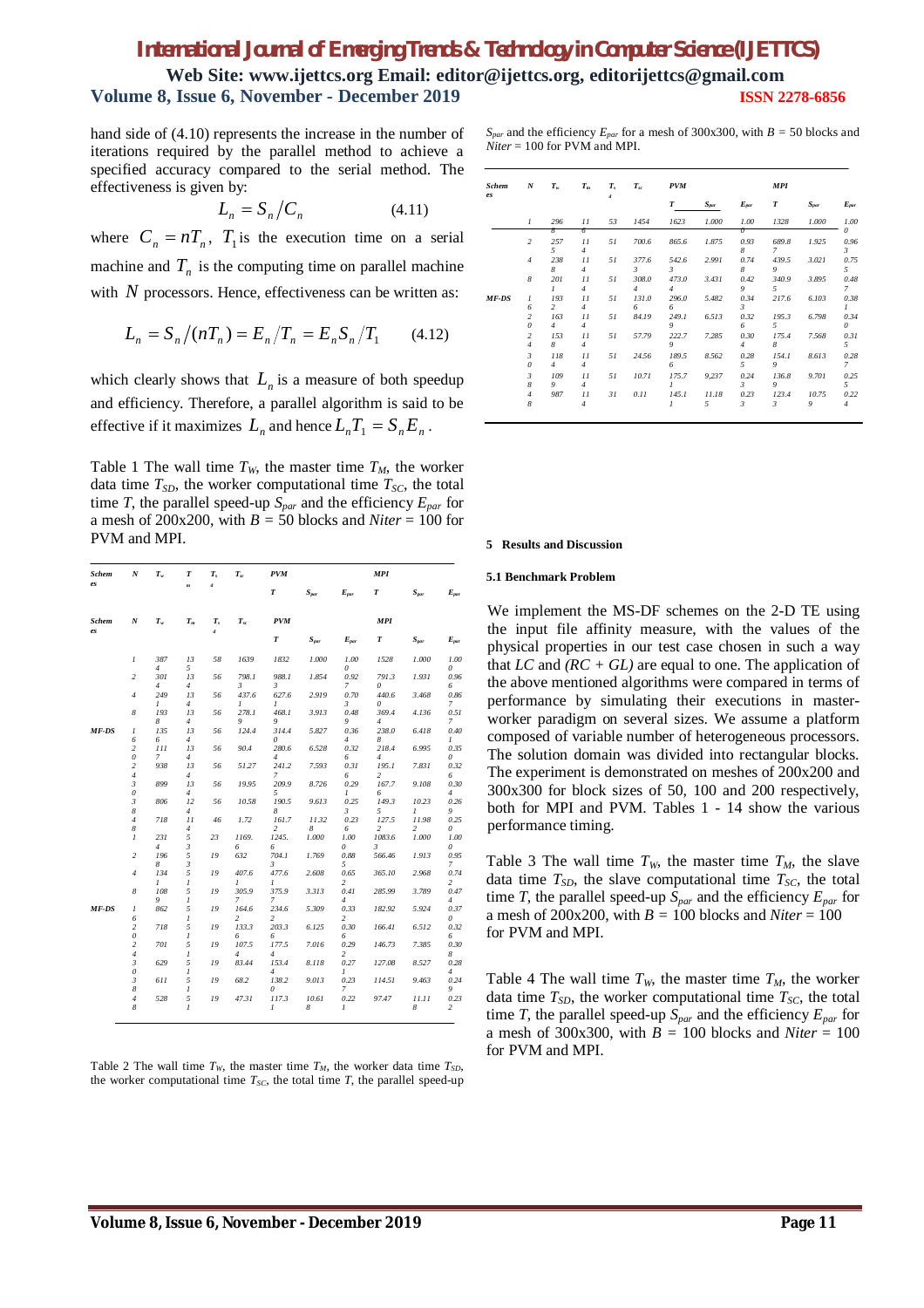| <b>Schemes</b> | N              | $T_{w}$ | $T_m$ | $T_{sd}$ | $T_{sc}$ | PVM     |           |           | MPI    |           |           |
|----------------|----------------|---------|-------|----------|----------|---------|-----------|-----------|--------|-----------|-----------|
|                |                |         |       |          |          | T       | $S_{par}$ | $E_{par}$ | T      | $S_{par}$ | $E_{par}$ |
|                | $\mathfrak{1}$ | 3382    | 151   | 96       | 2074     | 2321    | 1.000     | 1.000     | 1825   | 1.000     | 1.000     |
|                | 2              | 3141    | 148   | 92       | 979.01   | 1219.01 | 1.904     | 0.952     | 945.11 | 1.931     | 0.966     |
|                | $\overline{4}$ | 2961    | 148   | 92       | 437.07   | 677.07  | 3.428     | 0.857     | 489.93 | 3.725     | 0.931     |
|                | 8              | 2749    | 147   | 92       | 401.98   | 640.98  | 3.621     | 0.453     | 413.08 | 4.418     | 0.552     |
| MF-DS          | 16             | 2421    | 147   | 92       | 165.50   | 404.50  | 5.738     | 0.359     | 283.52 | 6.437     | 0.402     |
|                | 20             | 2097    | 147   | 92       | 100.08   | 339.08  | 6.845     | 0.342     | 254.00 | 7.185     | 0.359     |
|                | 24             | 1862    | 147   | 92       | 66.07    | 305.07  | 7.608     | 0.317     | 230.20 | 7.928     | 0.330     |
|                | 30             | 1718    | 147   | 92       | 24.87    | 263.87  | 8.796     | 0.293     | 202.98 | 8.991     | 0.300     |
|                | 38             | 1601    | 147   | 92       | 14.24    | 236.57  | 9.811     | 0.258     | 182.28 | 10.012    | 0.263     |
|                | 48             | 1497    | 137   | 92       | 12.18    | 205.02  | 11.321    | 0.236     | 166.15 | 10.984    | 0.229     |

Consider the TE of the form:

$$
\frac{\partial^2 U}{\partial x^2} + \frac{\partial^2 U}{\partial y^2} = \frac{\partial^2 U}{\partial t^2} + \frac{\partial U}{\partial t} + U
$$

(5.1)

The boundary condition and initial condition posed are:

$$
U(0, y, t) = 0
$$
  
\n
$$
U(1, y, t) = 100
$$
  
\n
$$
U(x, 0, t) = 0
$$
  
\n
$$
U(x, 1, t) = 100
$$
  
\n
$$
(5.1a)
$$

$$
U(x, y, 0) = e^{xy}, \t(5.1b)
$$

#### **5.2 Parallel Efficiency**

To obtain a high efficiency, the worker computational time  $T_{sc}(1)$  should be significantly larger than the serial time

| <b>Schemes</b> | N              | $T_{w}$ | $T_m$ | $T_{sd}$ | $T_{sc}$ | <b>PVM</b> |           |           | <b>MPI</b> |           |           |
|----------------|----------------|---------|-------|----------|----------|------------|-----------|-----------|------------|-----------|-----------|
|                |                |         |       |          |          | T          | $S_{par}$ | $E_{par}$ | T          | $S_{par}$ | $E_{par}$ |
|                |                | 5328    | 128   | 63       | 2327     | 2518       | 1.000     | 1.000     | 2267       | 1.000     | 1.000     |
|                | $\overline{2}$ | 4692    | 127   | 60       | 1165.31  | 1352.31    | 1.862     | 0.931     | 1160.78    | 1.953     | 0.977     |
|                | $\overline{4}$ | 3968    | 127   | 60       | 557.75   | 744.75     | 3.381     | 0.845     | 609.24     | 3.721     | 0.930     |
|                | 8              | 2887    | 127   | 60       | 369.1    | 556.10     | 4.528     | 0.566     | 471.41     | 4.809     | 0.601     |
| MF-DS          | 16             | 2126    | 127   | 60       | 213      | 400        | 6.295     | 0.393     | 337.65     | 6.714     | 0.420     |
|                | 20             | 1974    | 127   | 60       | 173.13   | 360.13     | 6.992     | 0.350     | 309.87     | 7.316     | 0.366     |
|                | 24             | 1684    | 127   | 60       | 134.54   | 321.54     | 7.832     | 0.326     | 282.46     | 8.026     | 0.334     |
|                | 30             | 1322    | 127   | 60       | 94.09    | 281.09     | 8.958     | 0.299     | 243.29     | 9.318     | 0.311     |
|                | 38             | 1181    | 127   | 60       | 68.04    | 255.04     | 9.873     | 0.260     | 213.18     | 10.634    | 0.280     |
|                | 48             | 967     | 127   | 60       | 27.88    | 214.88     | 11.718    | 0.244     | 184.14     | 12.311    | 0.256     |

 $T_{ser}$ . In this present program, the CPU time for the master task and the data communication is constant for a given grid size and sub-domain. Therefore the task in the inner loop should be made as large as possible to maximize the efficiency. The speed-up and efficiency obtained for various sizes of 200x200 to 300x300 are for various numbers of sub-domains; from  $B = 50$  to 200 are listed in Tables  $1 - 6$  for PVM and MPI application. In these tables we listed the wall (elapsed) time for the master task,  $T_w$ ,

(this is necessarily greater than the maximum wall time returned by the workers), the master CPU time,  $T_M$ , the average worker computational time,  $T_{SC}$  and the average worker data communication time  $T_{SD}$  all in seconds. The speed-up and efficiency versus the number of processors are shown in Fig.7(a,b,c) and Fig.  $8(a,b)$  respectively, with block number *B* as a parameter. The results show that the parallel efficiency increases with increasing grid size for given block number both for MPI and PVM and decreases with the increasing block number for given grid size. Given other parameters the speed-up increases with the number of processors. At a large number of processors Amdahl's law starts to operate, imposing a limiting speed-up due to the constant serial time. Note that the elapsed time is a strong function of the background activities of the cluster. When the number of processors is small the wall time decreases with the number of processors. As the number of processors become large the wall time increases with the number of processors as observed from the figures and table.

 The total CPU time is composed of three parts: the CPU time for the master task, the average worker CPU time for data communication and the average worker CPU time for computation,  $T = T_M + T_{SD} + T_{SC}$ . Data communication at the end of every iteration is necessary in this strategy. Indeed, the updated values of the solution variables on full domain are multicast to all workers after each iteration since a worker can be assigned a different sub-domain under the pool-of-task paradigm. The master task includes sending updated data to workers, assigning the task tid to workers, waiting for message from processors and receiving the result from workers. For a given grid size, the CPU time to send task tid to workers increase with block number, but the timing for other tasks does not change significantly with block number. In Tables  $1 - 6$ , the master time  $T_M$  is constant when the number of processors increases for a given grid size and number of sub-domains. The master program is responsible for (1) sending updated variables to worker  $(T_1)$ ,  $(2)$  assigning task to worker  $(T_2)$ , (3) waiting for the worker to execute tasks  $(T_3)$ , (4) receiving the results (*T4*).

Table 5 The wall time  $T_W$ , the master time  $T_M$ , the worker data time  $T_{SD}$ , the worker computational time  $T_{SC}$ , the total time *T*, the parallel speed-up *Spar* and the efficiency *Epar* for a mesh of 200x200, with *B =* 200 blocks and *Niter* = 100 for PVM and MPI.

Table 6 The wall time  $T_W$ , the master time  $T_M$ , the worker data time  $T_{SD}$ , the worker computational time  $T_{SC}$ , the total time *T*, the parallel speed-up *Spar* and the efficiency *Epar* for a mesh of 300x300, with *B =* 200 blocks and *Niter* = 100 for PVM and MPI.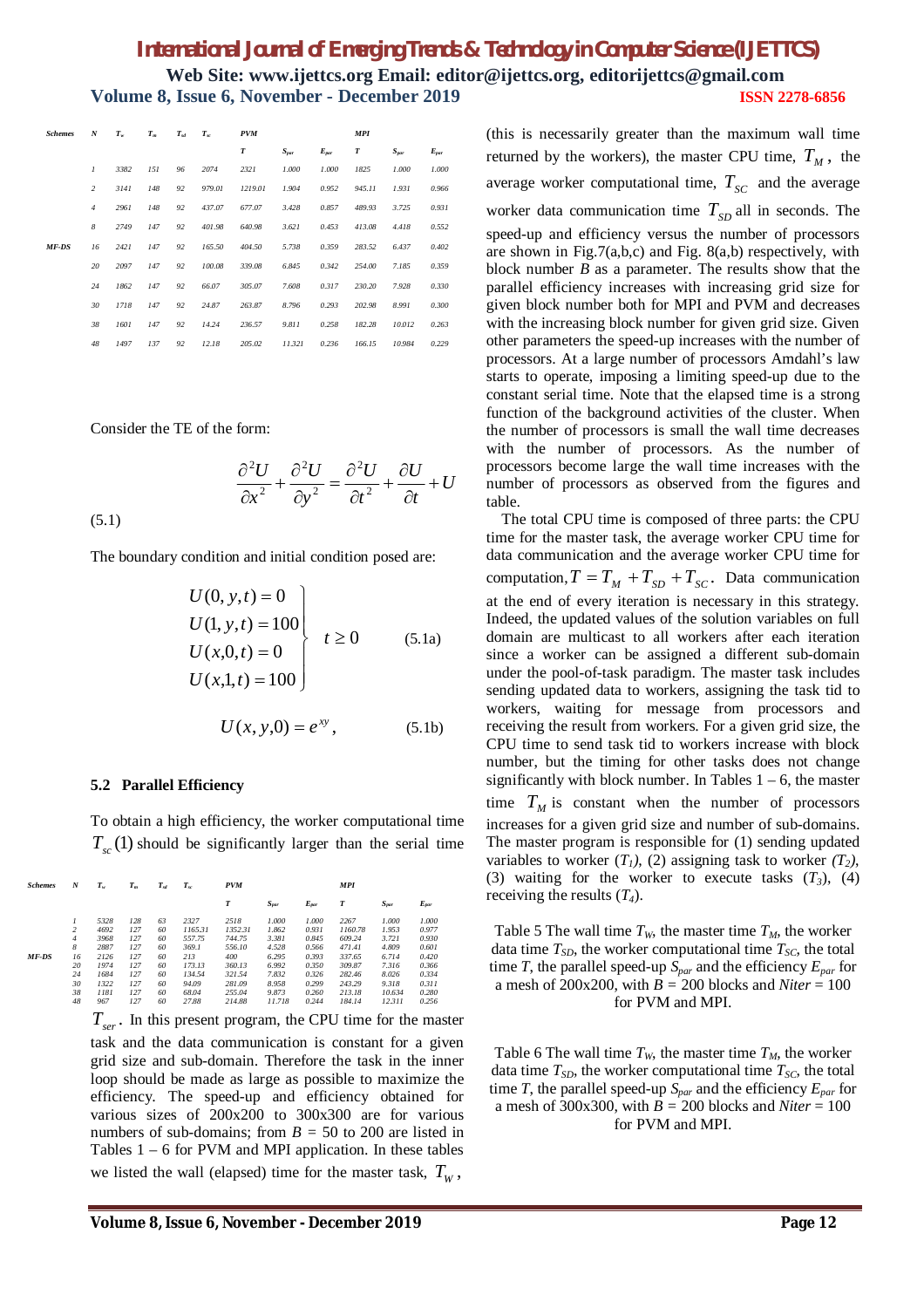**Web Site: www.ijettcs.org Email: editor@ijettcs.org, [editorijettcs@gmail.com](mailto:editorijettcs@gmail.com)  Volume 8, Issue 6, November - December 2019 ISSN 2278-6856**

| <b>Schemes</b> |                         | $T_{\rm w}$          | $T_m$             | $T_{sd}$          | $T_{sc}$                 | <b>PVM</b>                 |                         |                         | <b>MPI</b>                 |                         |                         |
|----------------|-------------------------|----------------------|-------------------|-------------------|--------------------------|----------------------------|-------------------------|-------------------------|----------------------------|-------------------------|-------------------------|
|                |                         |                      |                   |                   |                          | T                          | $S_{par}$               | $E_{par}$               | T                          | $S_{par}$               | $E_{par}$               |
|                | $\overline{\mathbf{c}}$ | 5982<br>4634         | 172<br>169        | 174<br>173        | 2836<br>1284.79          | 3182<br>1626.79            | 1.000<br>1.956          | 1.000<br>0.978          | 2618<br>1329.61            | 1.000<br>1.969          | 1.000<br>0.985          |
|                | $\overline{4}$<br>8     | 4182<br>3763         | 169<br>169        | 173<br>173        | 475.78<br>296.19         | 817.78<br>638.19           | 3.891<br>4.986          | 0.973<br>0.623          | 667.35<br>495.18           | 3.923<br>5.287          | 0.981<br>0.661          |
| MF-DS          | 16<br>20<br>24          | 3211<br>2727<br>2189 | 169<br>169<br>169 | 173<br>173<br>173 | 145.51<br>98.78<br>51.13 | 487.51<br>440.78<br>393.13 | 6.527<br>7.219<br>8.094 | 0.408<br>0.361<br>0.337 | 357.94<br>307.31<br>272.59 | 7.314<br>8.519<br>9.604 | 0.457<br>0.426<br>0.400 |
|                | 30<br>38                | 1962<br>1724         | 169<br>169        | 173<br>173        | 19.28<br>15.74           | 337.76<br>300.64           | 9.421<br>10.584         | 0.314<br>0.279          | 259.00<br>223.42           | 10.108<br>11.718        | 0.337<br>0.308          |
|                | 48                      | 1510                 | 169               | 173               | 11.92                    | 269.02                     | 11.828                  | 0.246                   | 207.38                     | 12.624                  | 0.263                   |

Table7 Effectiveness of the various schemes with PVM and MPI for 300 x 300 mesh size

|             | $\boldsymbol{N}$ | <b>PVM</b><br>T(s) | $L_n$ | <b>MPI</b><br>T(s) | $L_n$ |
|-------------|------------------|--------------------|-------|--------------------|-------|
|             | 2                | 1626.79            | 0.060 | 1329.61            | 0.074 |
| $MF-$<br>DS | 8                | 638.19             | 0.098 | 495.18             | 0.133 |
|             | 16               | 487.51             | 0.084 | 357.94             | 0.128 |
|             | 20               | 440.78             | 0.082 | 307.31             | 0.139 |
|             | 30               | 337.76             | 0.093 | 259.00             | 0.130 |
|             | 48               | 269.02             | 0.091 | 207.38             | 0.127 |





a



c. Fig.7 Speed-up versus the number of workers for various block sizes. **a** mesh 200x200 PVM, **b** mesh 200x200 MPI, **c** mesh 300x300 MPI





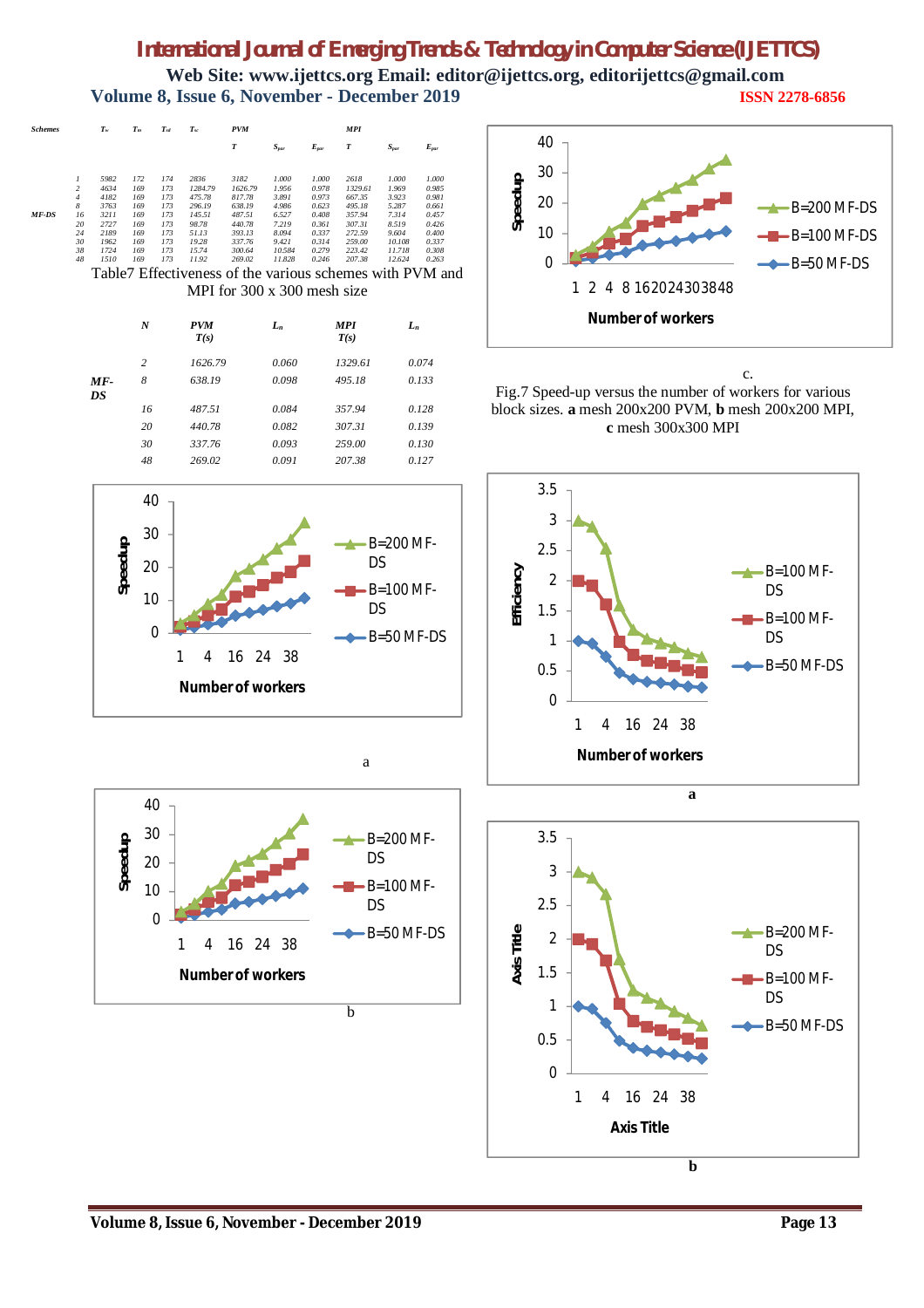**Web Site: www.ijettcs.org Email: editor@ijettcs.org, [editorijettcs@gmail.com](mailto:editorijettcs@gmail.com)  Volume 8, Issue 6, November - December 2019 ISSN 2278-6856**

Fig.8 Parallel efficiency versus the number of workers for various block sizes. a mesh 200x200 MPI, b mesh 300x300 MPI

Table 7 shows the effectiveness of the various schemes with PVM and MPI. As the number of processor increases, the effectiveness of MF-DS scheme performs significantly better than the ADI. As the total number of processor increases, the bottleneck of parallel computers appears and the global reduction consumes a large part of time, we anticipate that the improvement will move to be significant. Fig.7 and Fig.8 show the efficiency using PVM and MPI with varying block sizes, and observed that the MPI implementation in Fig. 8 converges slightly better using the I<sub>aff</sub> measure.

#### **5.3 Numerical Efficiency**

The numerical efficiency *Enum* includes the Domain Decomposition efficiency  $E_{DD}$  and convergence rate behavior  $N_o/N_1$ , as defined in Eq. (6.10). The DD efficiency  $E_{dd} = T_{B=1}^{N_o}(1) / T_{B=B}^{N_o}(1)$  $E_{dd} = T_{B=1}^{N_o}(1)/T_{B=B}^{N_o}(1)$  includes the increase of floating point operations induced by grid overlap at interfaces and the CPU time variation generated by DD techniques. In Tables 9 and 10, we listed the total CPU time distribution over various grid sizes and block numbers running with only one processor for PVM and MPI. Using this table, the DD efficiency  $E_{DD}$  can be calculated and the results are shown in Fig.9 and Fig.10. Note that the DD efficiency can be greater than one, even with one processor. Fig.9 and 10 show that the optimum number of subdomains, which maximizes the DD efficiency  $E_{DD}$ increases with the grid size. The convergence rate behavior  $N<sub>o</sub>$  */ N<sub>1</sub>*, the ratio of the iteration number for the best sequential CPU time on one processor and the iteration number for the parallel CPU time on N processor describe the increase in the number of iterations required by the parallel method to achieve a specified accuracy as compared to the serial method. This increase is caused mainly by the deterioration in the rate of convergence with increasing number of processors and sub-domains. Because the best serial algorithm is not known generally, we take the existing parallel program running on one processor to replace it. Now the problem is that how the decomposition strategy affects the convergence rate? The results are summarized in Table 11 and 12 with Fig.12 and 13, and Table 13 and 14 with Fig.12, 13 and 14.

It can be seen that  $N_o / N_l$  decreases with increasing block number and increasing number of processors for given grid size. The larger the grid size, the higher the convergence rate. For a given block number, a higher convergence rate is obtained with less processors. This is because one processor may be responsible for a few sub-domains at each iteration. If some of this sub-domains share some common interfaces, the subsequent blocks to be computed will use the new updated boundary values, and therefore, an improved convergence rate results. The convergence rate is reduced when the block number is large. The reason for this is evident: the boundary conditions propagate to the interior

domain in the serial computation after one iteration, but this is delayed in the parallel computation. In addition, the values of variables at the interfaces used in the current iteration are the previous values obtained in the last iteration. Therefore, the parallel algorithm is less "implicit" than the serial one. Despite these inherent short comes. A high efficiency is obtained for large scale problems.

Table 9 The worker computational time  $T_{SC}$ , for 100 iterations as a function of various block numbers

| NIxNJ   |        |            |          |       |             |
|---------|--------|------------|----------|-------|-------------|
|         | $B=20$ | <b>PVM</b> | $B = 50$ | B=100 | $B=200$     |
|         |        | $B=30$     |          |       |             |
| 200x200 | - 797  | 981        |          |       | 2327        |
| 300x300 | 943    | 1268       | 1454     | 2074  | 2836        |
|         |        |            |          |       | 1169.6 1639 |

Table 10 The worker computational time  $T_{SC}$ , for 100 iterations as a function of various block numbers

| <b>Scheme</b> | <b>NIxNJ</b> |
|---------------|--------------|
|---------------|--------------|

|                |        | MPI    |        |         |         |
|----------------|--------|--------|--------|---------|---------|
|                | $B=20$ |        | $B=50$ | $B=100$ | $B=200$ |
|                |        | $B=30$ |        |         |         |
| 200x200        | 728    | 864    | 992    | 1464    | 1996    |
| <i>300x300</i> | 852    | 1096   | 1218   | 1986    | 2334    |
|                |        |        |        |         |         |



Fig.9 The DD efficiency versus the number of sub-domains for various blocks of PVM

**Volume 8, Issue 6, November - December 2019 Page 14**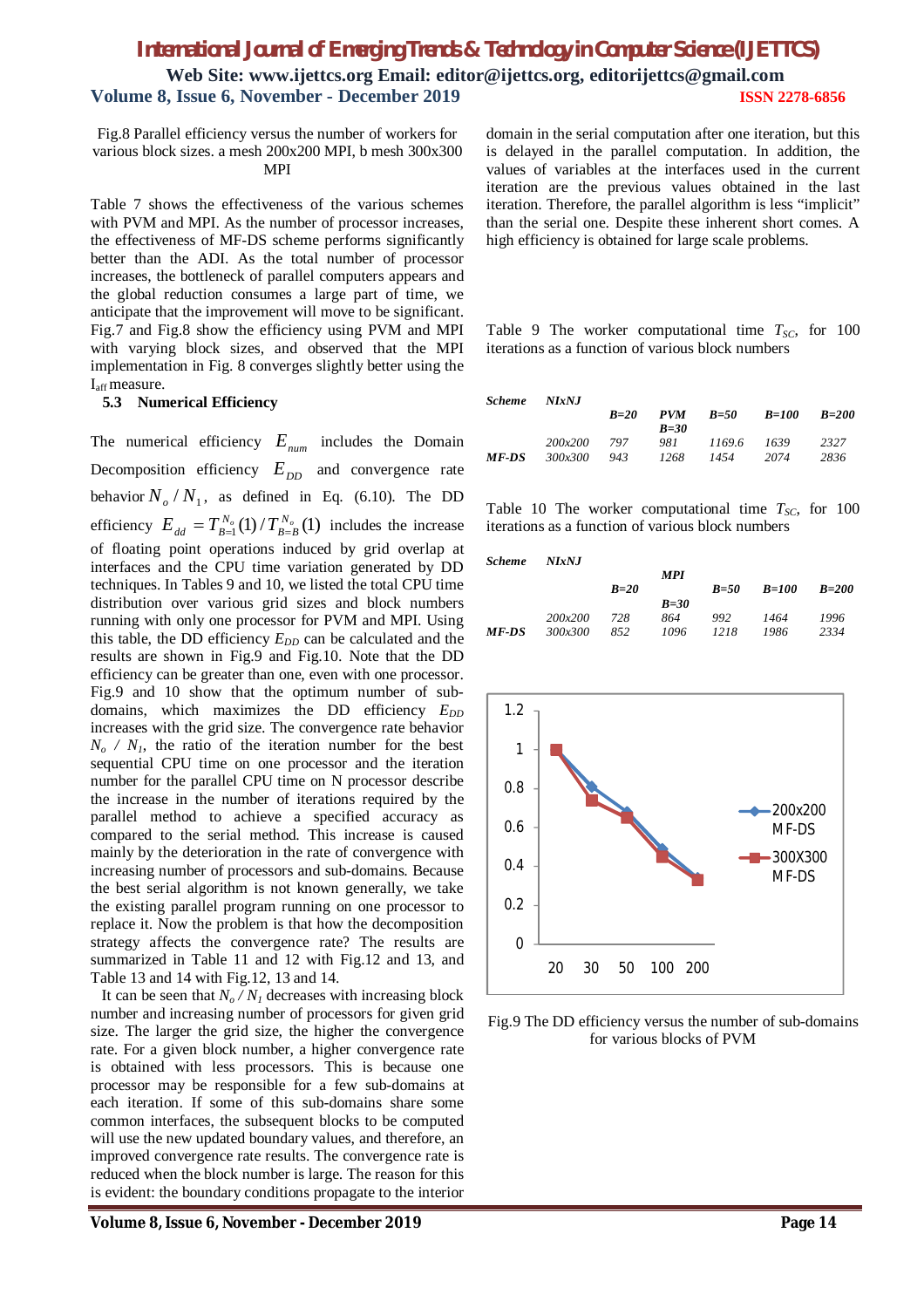0

1.2

**Web Site: www.ijettcs.org Email: editor@ijettcs.org, [editorijettcs@gmail.com](mailto:editorijettcs@gmail.com)  Volume 8, Issue 6, November - December 2019 ISSN 2278-6856**



Fig.10 The DD efficiency versus the number of sub-domains for various blocks of MPI Table11 The number of iteration to achieve a given tolerance of  $10^{-3}$  for a grid of 200x200 for PVM

| <b>Scheme</b> | N              | $B=20$ | $B=50$ | $B=100$ | $B=200$ |
|---------------|----------------|--------|--------|---------|---------|
|               | 2              | 3621   | 4347   | 4621    | 3118    |
| <b>MF-DS</b>  | $\overline{4}$ | 3621   | 4508   | 4792    | 3346    |
|               | 8              | 3621   | 4921   | 5121    | 3598    |
|               | 16             | 3621   | 5248   | 5448    | 3771    |
|               | 30             | 3621   | 5422   | 5611    | 3964    |
|               | 48             | 3621   | 5745   | 5908    | 4125    |

0.2 0.4 0.6 0.8 1  $-B=20$  $\blacksquare$ -B=50  $-B=100$  $\bigstar$ -B=200

*2 3101 4321 4852 3211*

 *3101 4718 5362 3769 3101 4992 5621 3928 3101 5284 5895 4325 3101 5476 6122 4518*

*MF-DS 4 3101 4582 5074 3528*



2 4 8 16 30 48



tolerance of  $10^{-3}$  for a grid of 200x200 for MPI *Scheme N B=20 B=50 B=100 B=200*

| ocneme       | $\cdots$       | $12 - 20$ | $11 - 111$ | $11 - 1111$ | <i>11-400</i> |
|--------------|----------------|-----------|------------|-------------|---------------|
|              | 2              | 1914      | 3125       | 3541        | 2392          |
| <b>MF-DS</b> | $\overline{4}$ | 1914      | 3448       | 3679        | 2586          |
|              | 8              | 1914      | 3703       | 3824        | 2793          |
|              | 16             | 1914      | 4094       | 4219        | 2899          |
|              | 30             | 1914      | 4268       | 4387        | 3016          |
|              | 48             | 1914      | 4491       | 4666        | 3325          |
|              |                |           |            |             |               |

Table12 The number of iteration to achieve a given

Table13 The number of iteration to achieve a given tolerance of  $10^{-3}$  for a grid of 300x300 for PVM

| <b>Scheme</b> | N              | $B=20$ | $B=50$ | $B=100$ | $B=200$ |
|---------------|----------------|--------|--------|---------|---------|
|               | 2              | 1914   | 3125   | 3541    | 2392    |
| <b>MF-DS</b>  | $\overline{4}$ | 1914   | 3448   | 3679    | 2586    |
|               | 8              | 1914   | 3703   | 3824    | 2793    |
|               | 16             | 1914   | 4094   | 4219    | 2899    |
|               | 30             | 1914   | 4268   | 4387    | 3016    |
|               | 48             | 1914   | 4491   | 4666    | 3325    |

Table14 The number of iteration to achieve a given tolerance of  $10^{-3}$  for a grid of 300x300 for MPI

| <b>Scheme</b> | $\mathcal{N}$ | $B=20$ | $B=50$ | <i>B=100</i> | $B=200$ |
|---------------|---------------|--------|--------|--------------|---------|
|               |               |        |        |              |         |

**Volume 8, Issue 6, November - December 2019 Page 15**

Fig.12 Convergence behavior with domain decomposition for mesh 200x200 MF-DS MPI



Fig.13 Convergence behavior with domain decomposition for mesh 300x300 MF-DS PVM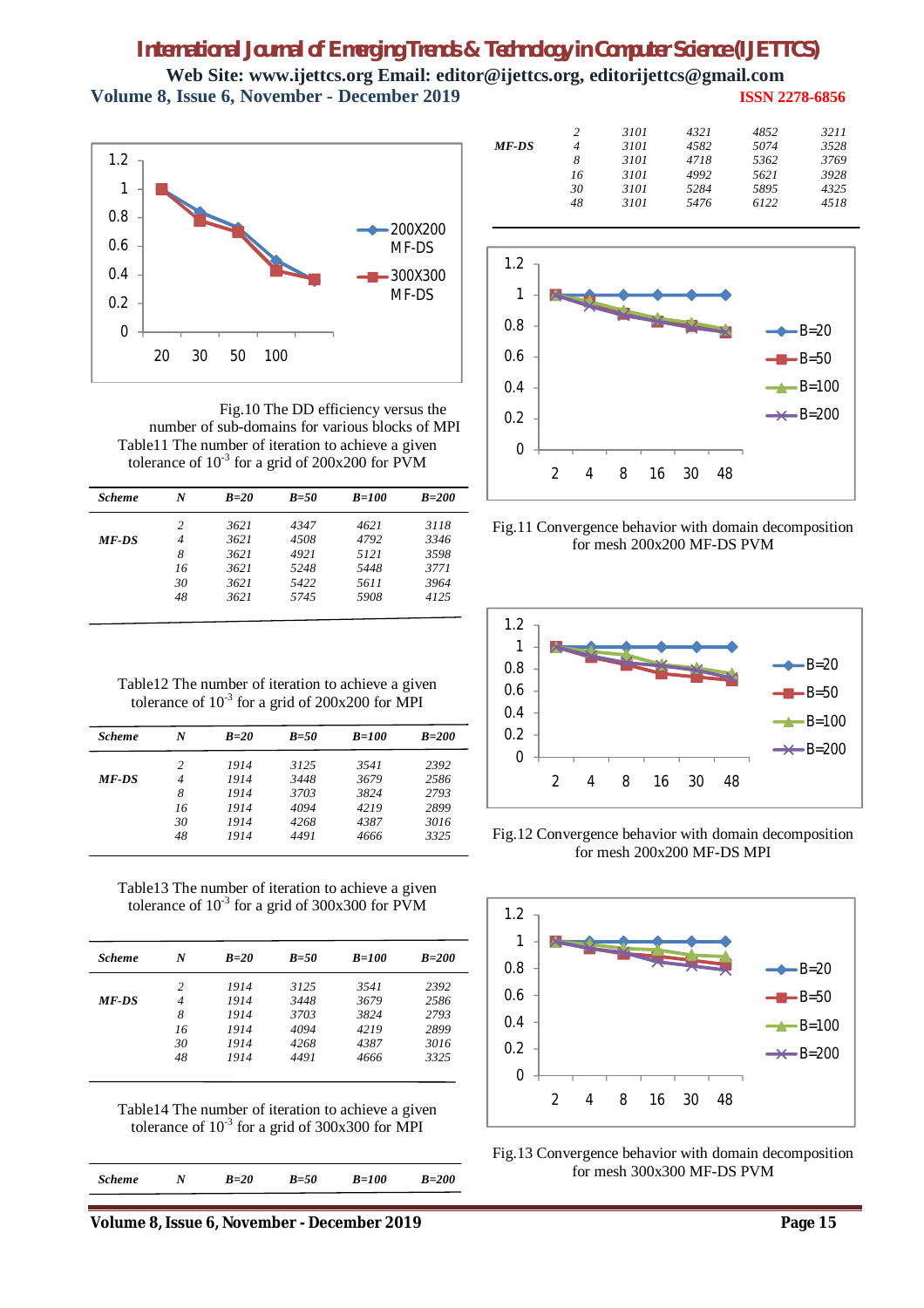**Web Site: www.ijettcs.org Email: editor@ijettcs.org, [editorijettcs@gmail.com](mailto:editorijettcs@gmail.com)  Volume 8, Issue 6, November - December 2019 ISSN 2278-6856**



Fig.14 Convergence behavior with domain decomposition for mesh 300x300 MF-DS MPI

#### **5.4 Total Efficiency**

We implemented the serial computations on one of the processors, and calculated the total efficiencies. The total efficiency *E(N)* for grid sizes 200x200 and 300x300 have been showed respectively. From Eq. (6.8), we know that the total efficiency depend on  $N_o / N_I$ ,  $E_{par}$  and DD efficiency  $E_{DD}$  since the load balancing is not the real problem here. For a given grid size and block number, the DD efficiency is constant. Thus, the variation of *E*(N) with processor number *n* is governed by  $E_{par}$  and  $N_o/N_1$ .

When the processor number becomes large, *E*(N) decreases with *n* due to the effect of both the convergence rate and the parallel efficiency. With the MPI version we were able to achieve best implementation for the efficiency of different mesh sizes with different block numbers as observed in Fig. 14 and 16. In comparison of Fig. 14 and 16 on convergence behavior with domain decomposition for different mesh sizes, we observed that the implementation with MPI achieved more conformity to unity

#### **6. CONCLUSION**

In this paper we have presented the results of the experimental study into using input file affinity measure to schedule tasks in a master-worker paradigm using PVM and MPI on MF-DS scheme. The aim was to implement the execution performance of the said applications, the utilization of master-worker paradigm and provide some recommendations regarding the feasibility of this approach suggest a scheduling method and confirm experimental results achieved by other researchers. The performance results demonstrate the effectiveness of the alternating schemes. It not only outperforms stationary iterative schemes, but also approach good convergence. Computational results obtained have clearly shown the benefits of using parallel algorithms. We have come to some conclusions that: (1) the parallel efficiency is strongly dependent on the problem size, block numbers and the number of processors as observed in Fig.6 both for PVM and MPI. (2) A high parallel efficiency can be obtained with large scale problems. (3) The decomposition of

domain greatly influences the performance of the parallel computation (Fig.  $12 - 13$ ). (4) The convergence rate depends upon the block numbers and the number of processors for a given grid. For a given number of blocks, the convergence rate increases with decreasing number of processors and for a given number of processors it decreases with increasing block number for both MPI and PVM (Fig.14 – 15). The speedup was because of the computation/communication interleaving approach as observed in the figures and tables. On the basis of the current parallelization strategy, more sophisticated models can be attacked efficiently.

#### **References**

- [1.] J. M. Alonso, J. Mawhin, R. Ortega, (1999). Bounded Solution of Second-Order Semilinear Evolution Equations and Applications to Telegraph Equation. J. Math Pures Appl. 78, 49 - 63
- [2.] R. Aloy, M. C. Casaban, L. A. Caudillomate, L. Jodar, (2007). Computing the Variable Coefficient Telegraph Equation using a Discrete Eigen Functions Method. Computers and Mathematics with Applications 54, pp.  $448 - 458$ .
- [3.] E. Arubanel, (2011). Scheduling Tasks in the Parareal Algorithm. Parallel Computing 37, 172 – 182
- [4.] Berkeley Open Infrastructure for Network Computing, 2002.<http://boinc.berkeley.edu/>
- [5.] F. Berman, R. Wolski, H. Casanova, W. Cirne, H. Dail, M. Faerman, S. Figueira, J. Hayes, G. Obertelli, J. Schopf, G. Shao, S. Smallen, N. Spring, A. Su, D. Zagorodnov, (2003). Adaptive Computing on the Grid using AppLes. IEEE Transactions on Parallel and Distributed Systems, 14(4), pp 369 - 382
- [6.] D. Callahan, K. Kennedy. 1988. Compiling Programs for Distributed Memory Multiprocessors. Journal of Supercomputer 2, pp 151 – 169
- [7.] H. Casanova, A. Legrand, D. Zagorodnov, F. Berman, (2000). Heuristics for Scheduling the Ninth Heterogeneous Computing Workshop, IEEE Computer Society Press
- [8.] T. Chan, F. Saied, 1987. Hypercube Multiprocessors. SIAM, Philadelphia
- [9.] H. Chi-Chung, G. Ka-Kaung, et. al., 1994. Solving Partial Differential Equations on a Network of Workstations. IEEE, pp 194 – 200.
- [10.]R. Chypher, A. Ho, et al., 1993. Architectural Requirements of Parallel Scientific Applications with Explicit Communications. Computer Architecture, pp  $2 - 13$
- [11.]P.J Coelho, M.G Carvalho, 1993. Application of a Domain Decomposition Technique to the Mathematical Modeling of Utility Boiler. Journal of Numerical Methods in Eng., 36 pp 3401 – 3419
- [12.]D'Ambra P., M. Danelutto, Daniela S., L. Marco, 2002. Advance Environments for Parallel and Distributed Applications: a view of current status. Parallel Computing 28, pp 1637 – 1662.